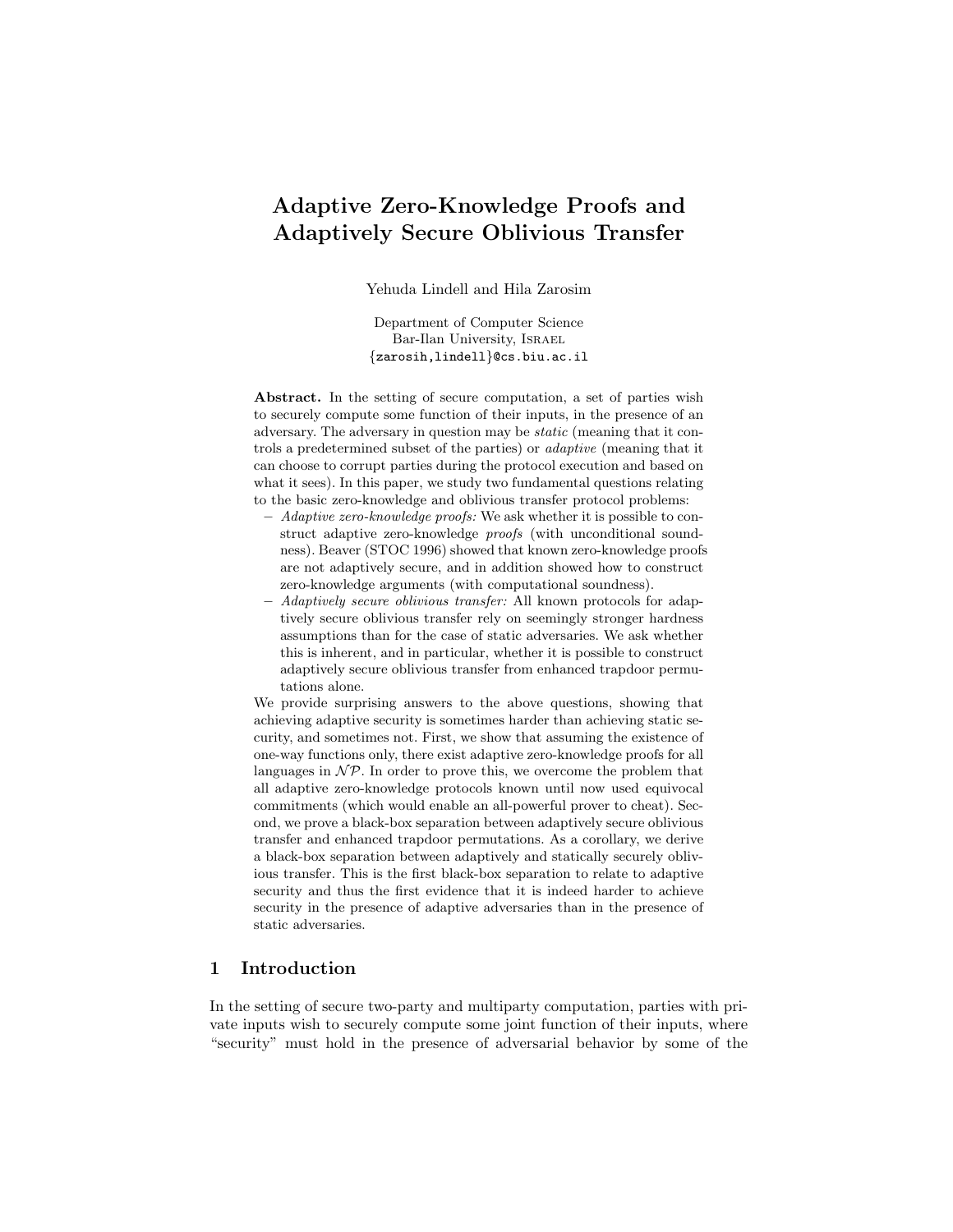parties. An important parameter in any definition of security relates to the adversary's power. Is the adversary computationally bounded or all powerful? Is the adversary semi-honest (meaning that it follows all protocol instructions but tries to learn more than it's supposed to by analyzing the messages it receives) or is it malicious (meaning that it can arbitrarily deviate from the protocol specification)? Finally, are the adversarial corruptions *static* (meaning that the set of corrupted parties is fixed) or adaptive (meaning that the adversary can corrupt parties throughout the computation and the question of who to corrupt and when may depend on the adversary's view in the protocol execution). It is desirable to achieve security in the presence of adaptive adversaries where possible, since it models the real-world phenomenon of "hackers" actively breaking into computers, possibly while they are executing secure protocols. However, it seems to be technically harder to achieve security in the presence of adaptive adversaries. Among other things, it requires the ability to construct a simulator who can first generate a transcript blindly (without knowing any party's input) and then later, upon receiving inputs, "explain" the transcript as an execution of honest parties with those inputs.

In this paper, we ask two basic questions related to the feasibility of achieving security in the presence of adaptive adversaries. Our questions were borne out of the following two observations:

- 1. Adaptive zero-knowledge proofs: It has been shown that the zero-knowledge proof system of [15] (and all others known) is not secure in the presence of adaptive adversaries, or else the polynomial hierarchy collapses [1]. Due to this result, all known zero-knowledge protocols for  $\mathcal{NP}$  in the adaptive setting are arguments, meaning that soundness only holds in the presence of a polynomial-time prover (adaptive zero-knowledge arguments were presented by  $[1]$  and later in the context of universal composability; e.g., see  $[7, 8]$ ). However, the question of whether or not adaptive zero-knowledge proofs exist for all  $\mathcal{NP}$  has not been addressed.
- 2. Adaptively secure oblivious transfer: One of the goals of the theory of cryptography is to understand what assumptions are necessary and sufficient for carrying out cryptographic tasks; see for example [16]. Despite this, no such study has been carried out regarding adaptively secure protocols. In particular, we do not know what assumptions are necessary for achieving adaptively secure oblivious transfer (since oblivious transfer is complete for secure computation, this question has important ramifications to adaptively secure computation in general). Currently, what is known is that although statically secure oblivious transfer can be constructed from enhanced trapdoor permutations [10, 14], all constructions for adaptively secure oblivious transfer use additional assumptions like the ability to sample a permutation without knowing its trapdoor [2, 8].

Our results – adaptive zero-knowledge proofs. All known zero-knowledge protocols for  $\mathcal{NP}$  essentially follow the same paradigm: the prover sends the verifier commitments that are based on the statement being proved (and its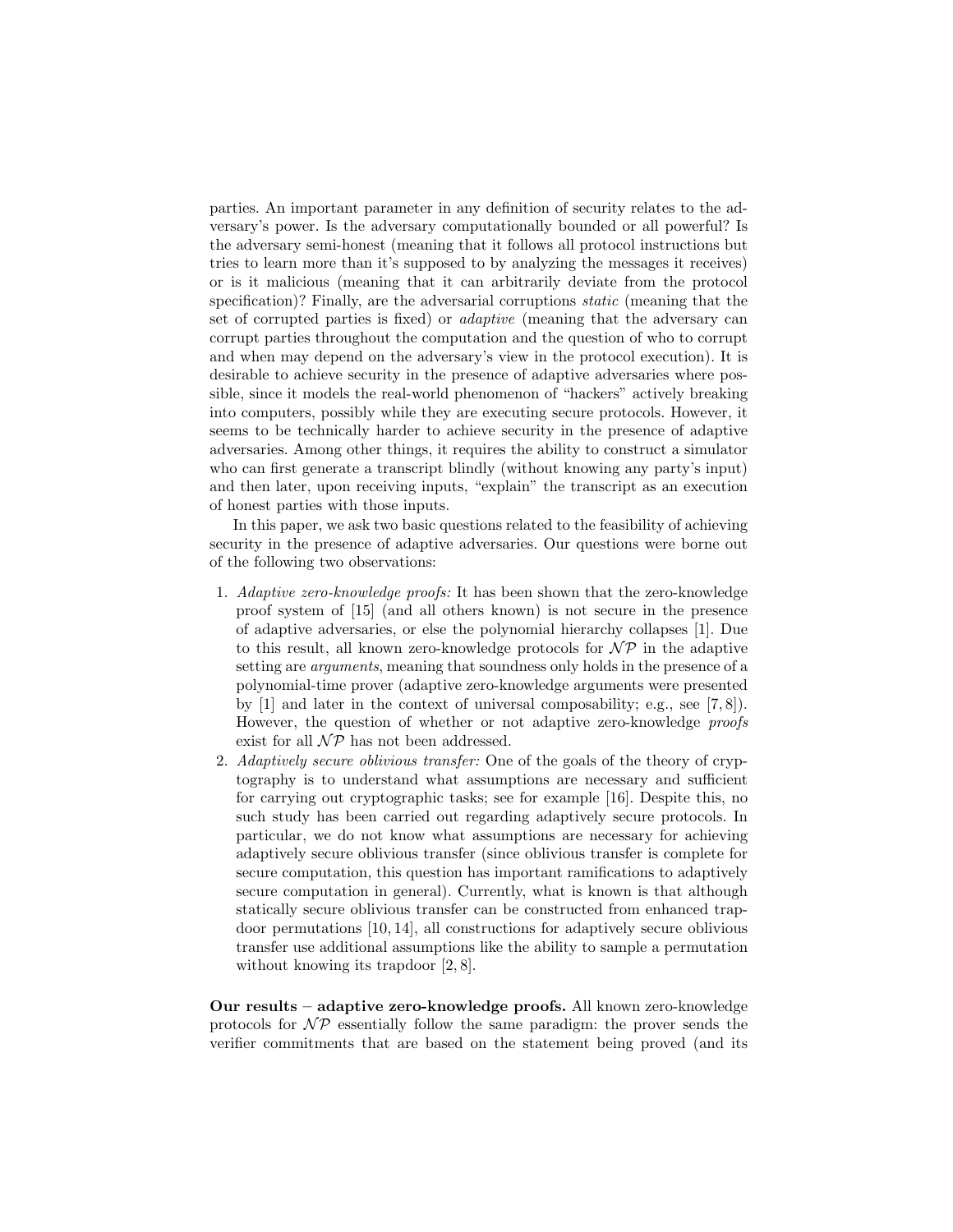witness), and the verifier then asks the prover to open part or all of the commitments. Based on the prover's answer, the verifier is either convinced that the statement is true or detects the prover cheating. It therefore follows that soundness only holds if the commitment scheme used is *binding*, and this is a problem in the setting of adaptive security. Consider an adversary that corrupts the verifier at the beginning of the execution and the prover at the end. In this case, the zero-knowledge simulator must generate a transcript without knowing the NP-witness. However, at the end, after the prover is corrupted (and the simulator then receives a witness), it must be able to show that the commitments were generated using that witness. Until now, this has been solved by using equivocal commitments that can be opened to any value desired (in order for soundness to hold, the ability to equivocate is given to the simulator and not the real prover). However, this means that the protocol has only computational soundness, because an all-powerful prover is able to equivocate like the simulator. Indeed, the above observation led us to initially conjecture that adaptive zero-knowledge proofs exist only for  $SZK$ . However, our conjecture was wrong, and in this paper we prove the following theorem:

### **Theorem 1** Assuming the existence of one-way functions that are hard to invert for non-uniform adversaries, there exist adaptive zero-knowledge proofs for all  $\mathcal{NP}.$

We prove Theorem 1 by constructing a new type of *instance-dependent* commitment scheme. Instance-dependent commitment schemes are commitments whose properties depend on whether the instance (or statement) in question is in the language or not [3, 18]. Typically, they are defined for a language  $L$ as follows. Let x be a statement. If  $x \in L$  then the commitment associated with x is computationally hiding and if  $x \notin L$  then the commitment associated with  $x$  is perfectly binding. This has proven very useful in the context of zero-knowledge where hiding alone is needed for the case of  $x \in L$ , and binding alone is needed in the case of  $x \notin L$ ; see for example [21, 26, 22]. We construct an instance-dependent commitment scheme with the additional property that if  $x \in L$  then the commitment is *equivocal* and the simulator can open it to any value it wishes. To be more exact, we need the commitment itself to be adaptively secure, meaning that it must be possible to generate a commitment value  $c$  and then later find "random coins"  $r$  for any bit  $b$  so that  $c$  is a commitment string generated by an honest committer with input b and random coins  $r$ <sup>1</sup>. In contrast to the above, if  $x \notin L$  then the commitment is still perfectly binding. Given such a commitment (which is actually very similar to the commitment schemes presented in [11] and [8]) we are able to construct the first computational zero-knowledge *proof* for all  $\mathcal{NP}$  that is secure also in the case of adaptive corruptions.<sup>2</sup>

 $1$  We stress that this is a strictly stronger requirement than equivocality. In most equivocal commitments, the committer reveals only some of its coins upon decommitting. This does not suffice for achieving adaptive commitments.

<sup>&</sup>lt;sup>2</sup> In [22], adaptively secure commitment schemes are constructed for the languages of Graph Isomorphism and Quadratic Residuosity (although they are not presented in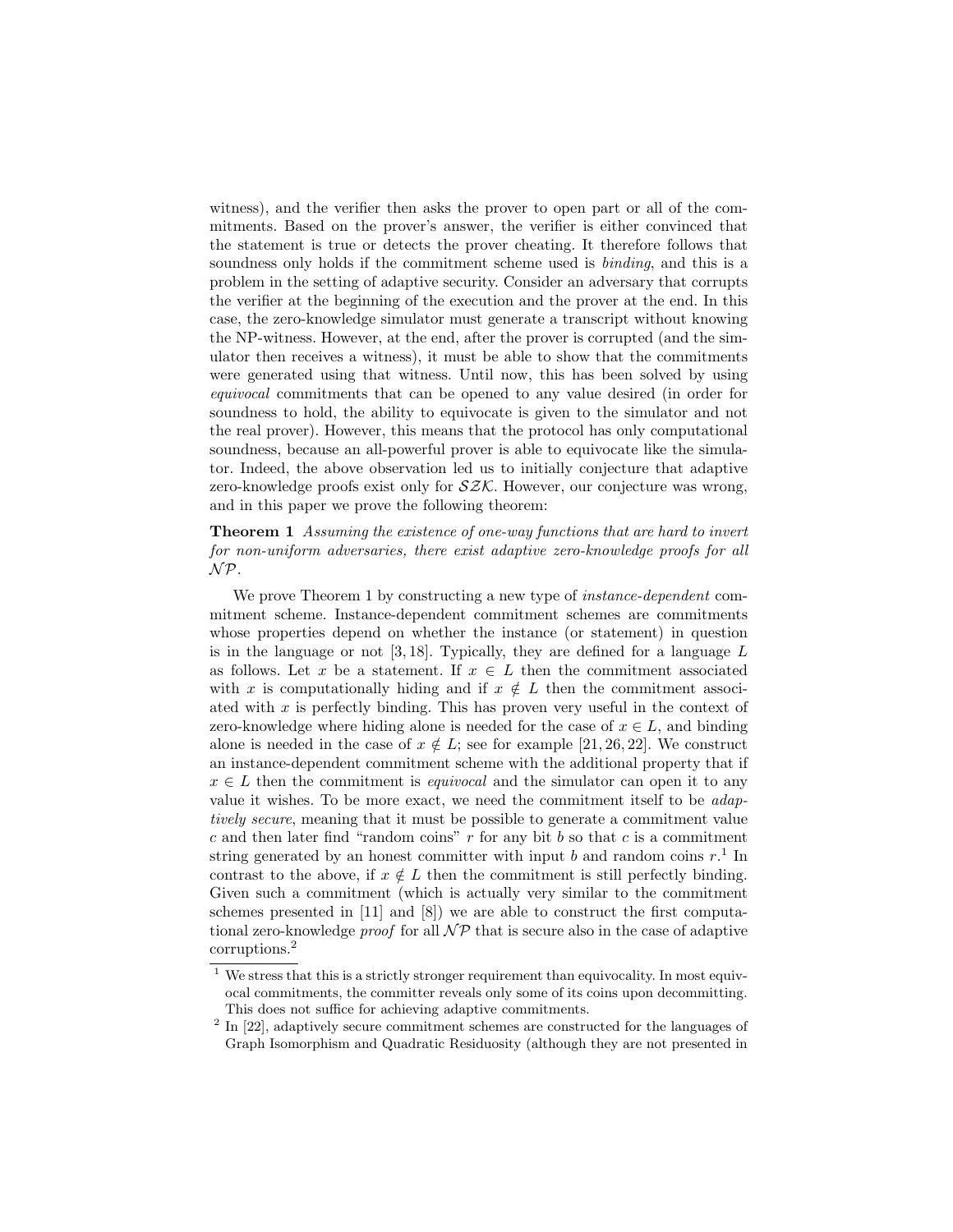Our results – adaptively secure oblivious transfer. As we have mentioned, all known protocols for adaptively secure oblivious transfer require assumptions of the flavor that it is possible to sample a permutation without its trapdoor. In contrast, standard trapdoor permutations do not have this property. We remark that enhanced trapdoor permutations do have the property that it is possible to sample an element in the domain of the permutation without knowing its preimage. This begs the question as to whether such "oblivious sampling" of the permutation's domain suffices for achieving adaptively secure oblivious transfer, or is something stronger needed (like oblivious sampling of permutations themselves). We remark that oblivious sampling is used in this context by having the simulator sample unobliviously and then "lie" in its final transcript by claiming to have sampled in the regular way. However, this strategy is problematic when the oblivious sampling is carried out on elements in the domain because if the trapdoor is known then it may be possible to see if the preimage of the sampled value appears implicitly in the protocol transcript. (For example, in the protocol of [10], the preimages fully define the sender's input and so if the trapdoor is known, the values can be checked.) Of course, such arguments do not constitute any form of evidence. In order to demonstrate hardness, we use the methodology of black-box separations, introduced by [17] and later used in [25, 19, 12, 24] amongst others. We prove the following informally stated theorem:

**Theorem 2** There exists an oracle relative to which enhanced trapdoor permutations exist but adaptively secure oblivious transfer does not exist.

Recalling that statically secure oblivious transfer can be constructed from any enhanced trapdoor permutation in a black-box way  $[10, 14]$ , we obtain the following corollary:

Corollary 3 There exists an oracle relative to which statically secure oblivious transfer exists but adaptively secure oblivious transfer does not exist.

This is the first evidence that it is strictly harder to achieve security in the presence of adaptive adversaries than to achieve security in the presence of static adversaries. We prove Theorem 2 by showing that if it is possible to achieve adaptively secure oblivious transfer using only enhanced trapdoor permutations, then it is possible to achieve statically secure oblivious transfer using only symmetric encryption (this is very inexact but sufficient for intuition). We then show that statically secure oblivious transfer does not exist relative to most symmetric encryption oracles. We prove this using the recent result of [9] that shows the equivalence of the random oracle and ideal cipher models, to replace a symmetric encryption oracle by a "plain" random oracle (using six rounds of the Luby-Rackoff construction [20]). This enables us to extend the black-box separation of [17] to show that key agreement does not exist relative to most symmetric

this way nor for this purpose). The constructions in [22] are incomparable to ours. On the one hand, they require no hardness assumptions whereas we use one-way functions. On the other hand, our construction is for all languages in  $\mathcal{NP}$  whereas they are restricted to the above two specific languages (which are also in  $\mathcal{SZK}$ ).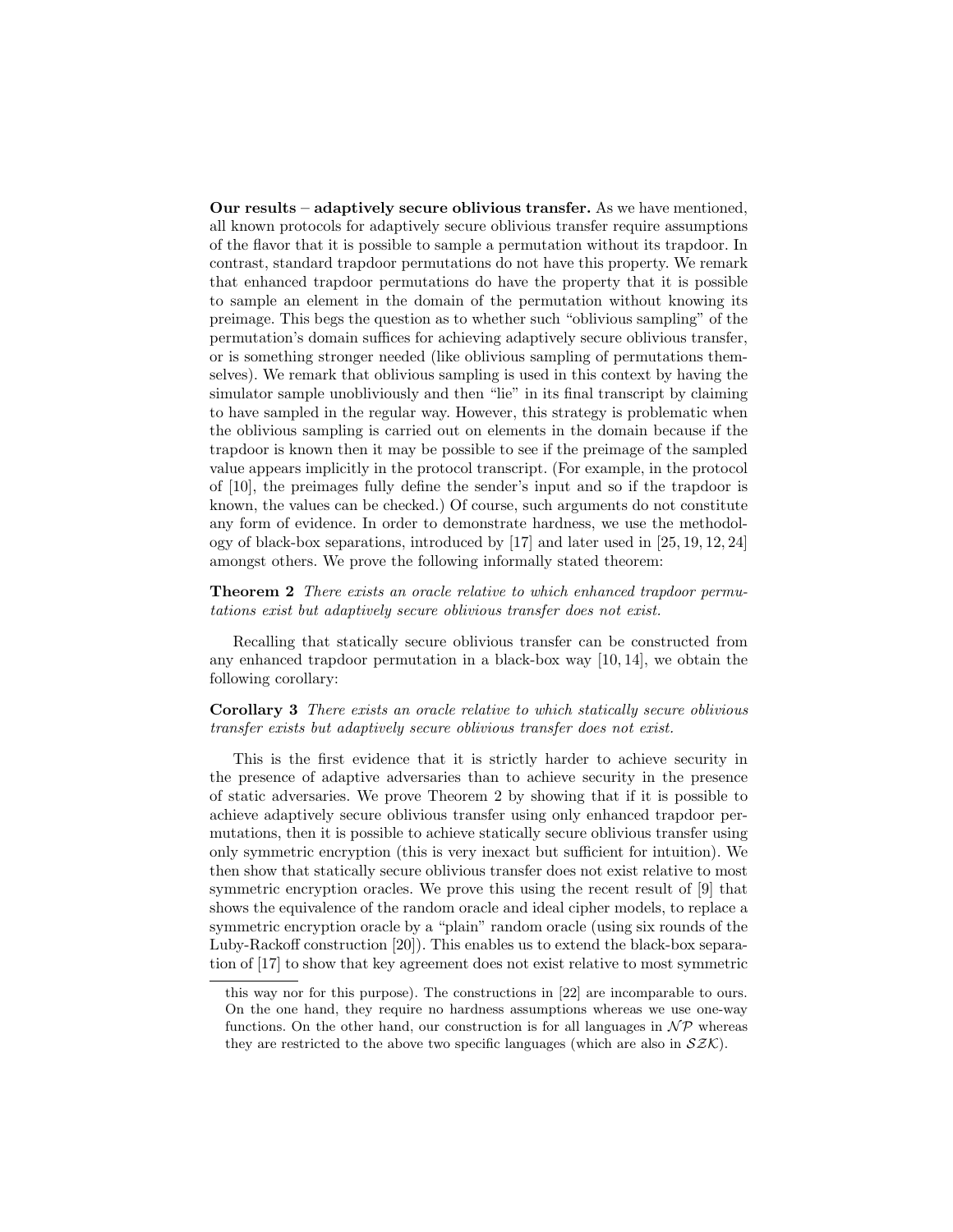encryption oracles. We conclude the proof by recalling that key agreement can be constructed from oblivious transfer [12]. Thus, adaptively secure oblivious transfer cannot be constructed in a black-box way from enhanced trapdoor permutations. We remark that all of our results for oblivious transfer are proven for semi-honest adversaries (and thus hold also for malicious adversaries).

Our proof makes no use of the fact that the functionality being computed is oblivious transfer and holds for any functionality. We conclude that either a given function can be securely computed statically assuming only the existence of oneway functions (or to be more exact, only given a "symmetric" random oracle), or enhanced trapdoor permutations do not suffice for computing it adaptively.

Organization. Due to lack of space in this extended abstract, we present only proof sketches of our results; the full proofs can be found in the full version. Likewise, we do not present the definitions of secure computation and refer to [14] for the definition of security in the presence of semi-honest static adversaries (needed in Section 3.2), and to [6] for the definition of security in the presence of adaptive adversaries. Very briefly, the formulation of security for adaptive adversaries in [6] includes an environment  $\mathcal Z$  that communicates with the adversary before and after the execution. An important property of the definition is that of post-execution corruption, meaning that the environment can ask the adversary to corrupt parties after the protocol transcript has already been fixed. This property is crucial for proving sequential composition; see [6].

## 2 Adaptive Zero-Knowledge Proofs

In this section we show how to construct adaptive zero-knowledge proof for the language of Hamiltonicity  $(HC)$ . Our construction is based on Blum's zeroknowledge proof for Hamiltonicity [5]. In this protocol, the prover first commits to a random permutation of  $G$ , and the verifier then chooses randomly whether to check that the committed graph is indeed a permutation of G or that the committed graph contains a Hamiltonian cycle. Soundness holds because a non-Hamiltonian graph cannot simultaneously be a permutation of G and contain a Hamiltonian cycle. The simulator for this proof system does not know the witness and so cannot decommit to a Hamiltonian cycle after committing to a permutation of G. Therefore, it works by randomly choosing whether to send commitments to a permutation of  $G$  or to a graph containing only a random cycle of length n. Note that in the latter case, the commitments generated by the simulator are to different values than those generated by the real prover. This is not a problem when considering static corruptions because the hiding property of the commitments means that this cannot be distinguished. However, in the setting of adaptive corruptions, the prover can be corrupted after the simulation ends. In this case, the simulator must be able to provide random coins that demonstrate that the commitments sent initially are those that an honest prover would have sent. However, when the simulator commits to a graph containing only a Hamiltonian cycle, it cannot do this (because an honest prover never sends such a commitment). Thus, the commitment scheme used must be such that the  $simulator - given an appropriate trapdoor - can "explain" commitments to 1 as$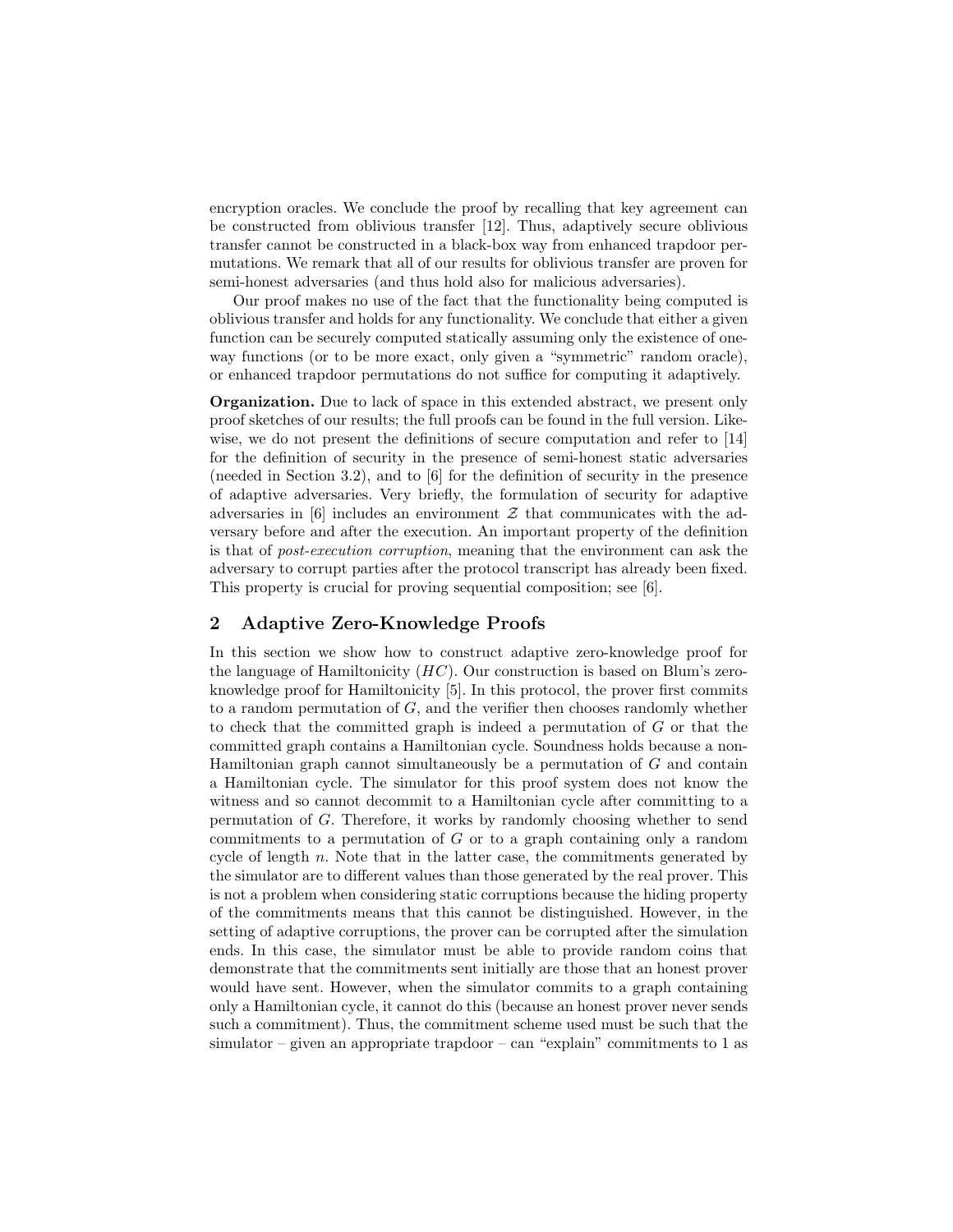commitments to 0 and vice versa (actually it suffices that commitments to 0 be explainable as commitments to 1). However, if we use this type of commitment scheme, then we can no longer achieve statistical soundness (since an all-powerful cheating prover can find the trapdoor and use the adaptive property of the commitment scheme to fool the verifier).

We overcome this problem and construct adaptive zero-knowledge *proofs* for all  $\mathcal{NP}$  by constructing an *adaptive* instance-dependent commitment scheme. Informally speaking, an adaptive instance-dependent commitment scheme (AIDCS) for an NP-language L is comprised of 3 algorithms:  $(1)$  An ordinary commitment algorithm Com that on an instance  $x$ , a bit  $b$ , and random coins  $r$  returns a commitment c to b, denoted  $\mathsf{Com}(x, b; r)$ ; (2) A "fake" commitment algorithm  $Com'$  that on an instance x and random coins  $r'$  returns a commitment  $c' = \text{Com}'(x; r')$ ; (3) An "adaptive-opening" algorithm Adapt that given  $x \in L$ and a witness  $w \in R_x$ , can present every output c' of Com' as a valid commitment to any bit b. That is, given  $c'$ , the random coins  $r'$  used by Com' to generate  $c'$  and any bit b, algorithm Adapt outputs "random coins"  $r$  such that  $c' = \textsf{Com}(x, b; r)$ . Note the difference between Com and Com': While Com is an ordinary committing algorithm (creating a commitment value for a given bit), when  $x \in L$ , algorithm Com' creates commitment values that are not associated to any specific bit. However, given a witness attesting to the fact that  $x \in L$ , these commitments can later be claimed to be commitments to 0 or to 1 by using algorithm Adapt. We stress that without such a witness, a commitment generated by Com' cannot necessarily be decommitted to any bit.

The security requirements of (Com, Com', Adapt) are as follows. For every  $x \in L$ , the commitment scheme must be hiding, meaning that commitments to 0, to 1 and fake commitments are all indistinguishable (i.e.,  $\{\textsf{Com}(x,0)\}_{x\in L} \stackrel{c}{=}$  ${\rm \{Com}(x,1)\}_{x\in L} \stackrel{c}{\equiv} {\rm \{Com}'(x)\}_{x\in L}$ ). Furthermore, the output of Adapt must be indistinguishable from the output of an "honest committer" using algorithm Com. More specifically, for every  $c'$  in the range of Com' and every bit  $b$ , when given a witness  $w \in R_x$  and coins r' such that  $c' = \text{Com}'(x; r')$ , algorithm Adapt outputs a string  $r$  that is computationally indistinguishable from a uniformly distributed string and for which  $c' = \text{Com}(x, b; r)$ . In addition to the above hiding properties we require that for every  $x \notin L$ , the commitment scheme Com is perfectly binding (i.e.,  $\{\textsf{Com}(x,0)\}_{x \notin L} \cap \{\textsf{Com}(x,1)\}_{x \notin L} = \phi$ ). A formal definition appears in the full version of this paper.

Constructing adaptive instance-dependent schemes. Our construction is almost identical to the trapdoor commitment scheme of [11] (as adapted by [8]), with one small but crucial difference. We begin by describing the adaptation by [8] of the trapdoor commitment of [11]. Let C be a perfectly binding commitment scheme with pseudorandom range and let G be a graph (in [11]  $G$  is a Hamiltonian graph generated by the receiver whereas in [8] it is a Hamiltonian graph that is placed in the common reference string). Then, in order to commit to 0, the committer chooses a random permutation  $\pi$  of the vertices of G and commits to the adjacency matrix of  $\pi(G)$  using C. To decommit, it opens all entries and sends  $\pi$ . To commit to 1, the committer chooses a random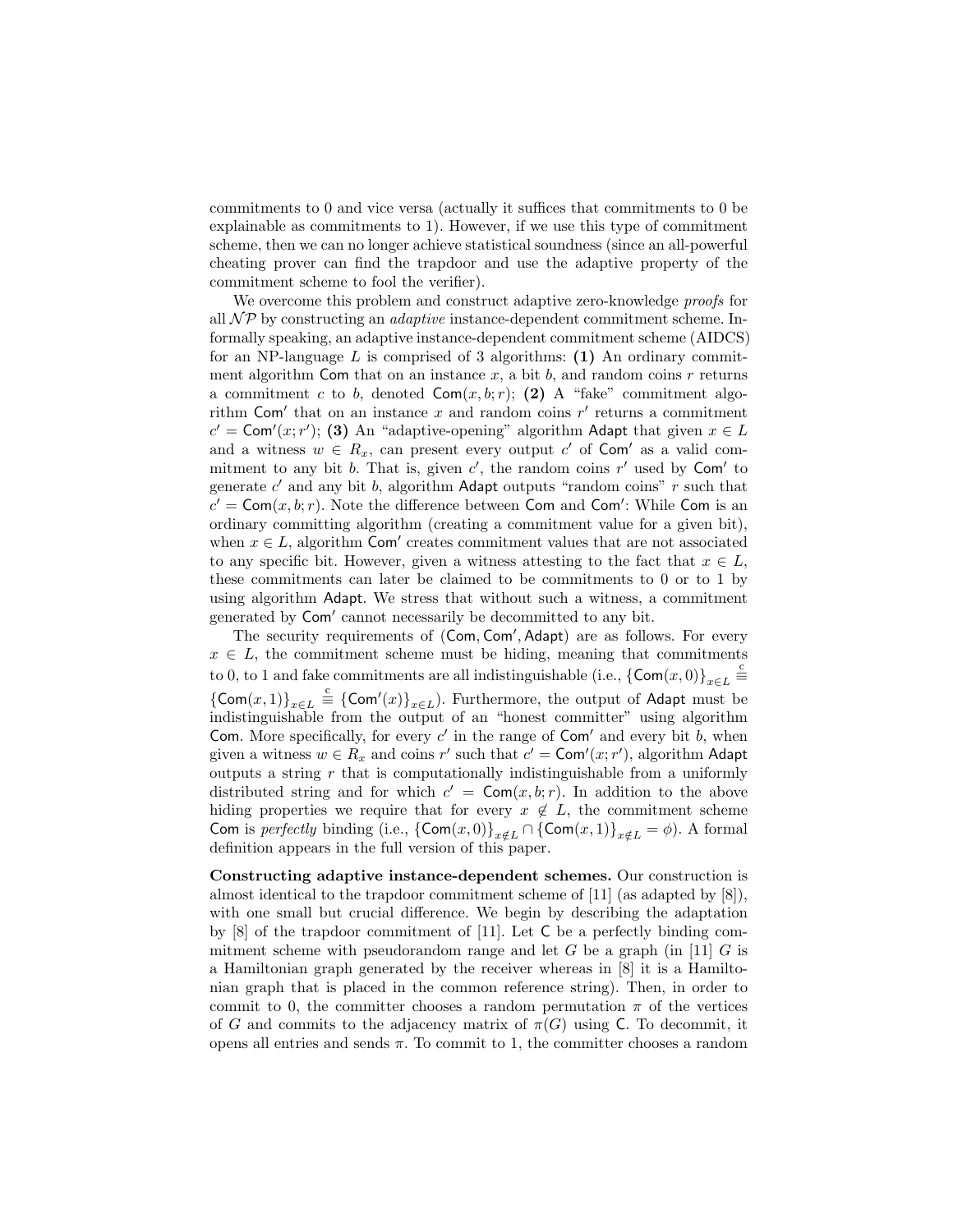n-cycle and for all entries in the adjacency matrix corresponding to the edges of the *n*-cycle, it uses  $\mathsf C$  to commit to 1. In contrast, all other entries are set to a random string (recall that the commitment scheme has a pseudorandom range and thus this is indistinguishable from a commitment to 0). To decommit, it opens only the entries corresponding to the edges of the n-cycle. As stated, this scheme is computationally hiding due to the underlying commitment scheme C. In addition, it is computational binding as long as the sender does not know any Hamiltonian cycle in  $G$ . We stress that the scheme is not perfectly binding because an all-powerful corrupted committer can find the Hamiltonian cycle in G and send commitments that it can later open to both 0 and 1.

Our key observation is that in the setting of zero-knowledge we can use the graph G that is the statement being proven as the graph in the above commitment scheme. This implies that if  $G \in HC$ , then the commitment scheme is computationally hiding and if  $G \notin HC$  then it is perfectly binding, as required. (As an added bonus, the graph need not be generated by the protocol.) Regarding adaptivity, when  $G \in HC$  a commitment to 0 can be opened as a 0 or 1 given a cycle in  $G$ . This is due to the fact that when a cycle is known in  $G$ , it is possible to decommit to the cycle only (and claim that the rest of the commitments are just random coins), or to decommit to the entire graph.

In summary, we construct the following tuple of probabilistic polynomial-time algorithms: Com works as described above. Algorithm Com' simply generates a commitment to 0 (that is,  $\mathsf{Com}'(G; r) = \mathsf{Com}(G, 0; r)$ ). Given a witness  $w \in R_G$ (a Hamiltonian cycle in  $G$ ) and a commitment  $c$  in the range of Com', if Adapt has to explain  $c$  as a commitment to 0, then it simply outputs the random coins used by  $Com'$ . In contrast, in order to explain c as a commitment to 1, Adapt outputs the randomness used by C for the edges in the Hamiltonian cycle in  $\pi(G)$  (recall Adapt receives a Hamiltonian cycle w in G as input) and simply claims that all the other commitments are merely random strings (recall that C has pseudorandom range and therefore the output of Adapt is computationally indistinguishable from the uniform distribution).

Adaptive zero-knowledge proof for Hamiltonicity. Our adaptive ZK proof system is exactly that of [5], with the ordinary commitment scheme replaced by an adaptive instance-dependent commitment scheme. The fact that this scheme has unconditional soundness follows from the fact that when  $x \notin L$ , the commitment is perfectly binding. The simulation works like the standard zero-knowledge simulator for Hamiltonicity except that  $Com'$  is used to commit to all edges outside of the n-cycle (in the case that the simulator sends a graph containing only a cycle). This enables the simulator to use Adapt later in case the prover is corrupted, and show that the commitment was "really" to a permutation of G.

#### 3 Adaptive Oblivious Transfer

We prove our black-box separation of adaptively secure oblivious transfer from enhanced trapdoor permutations in the following steps. First, in Section 3.1 we define  $\Gamma$  and  $\Delta$  oracles, where a  $\Gamma$ -oracle essentially represents an enhanced trapdoor permutation and a  $\Delta$ -oracle is essentially a type of symmetric encryption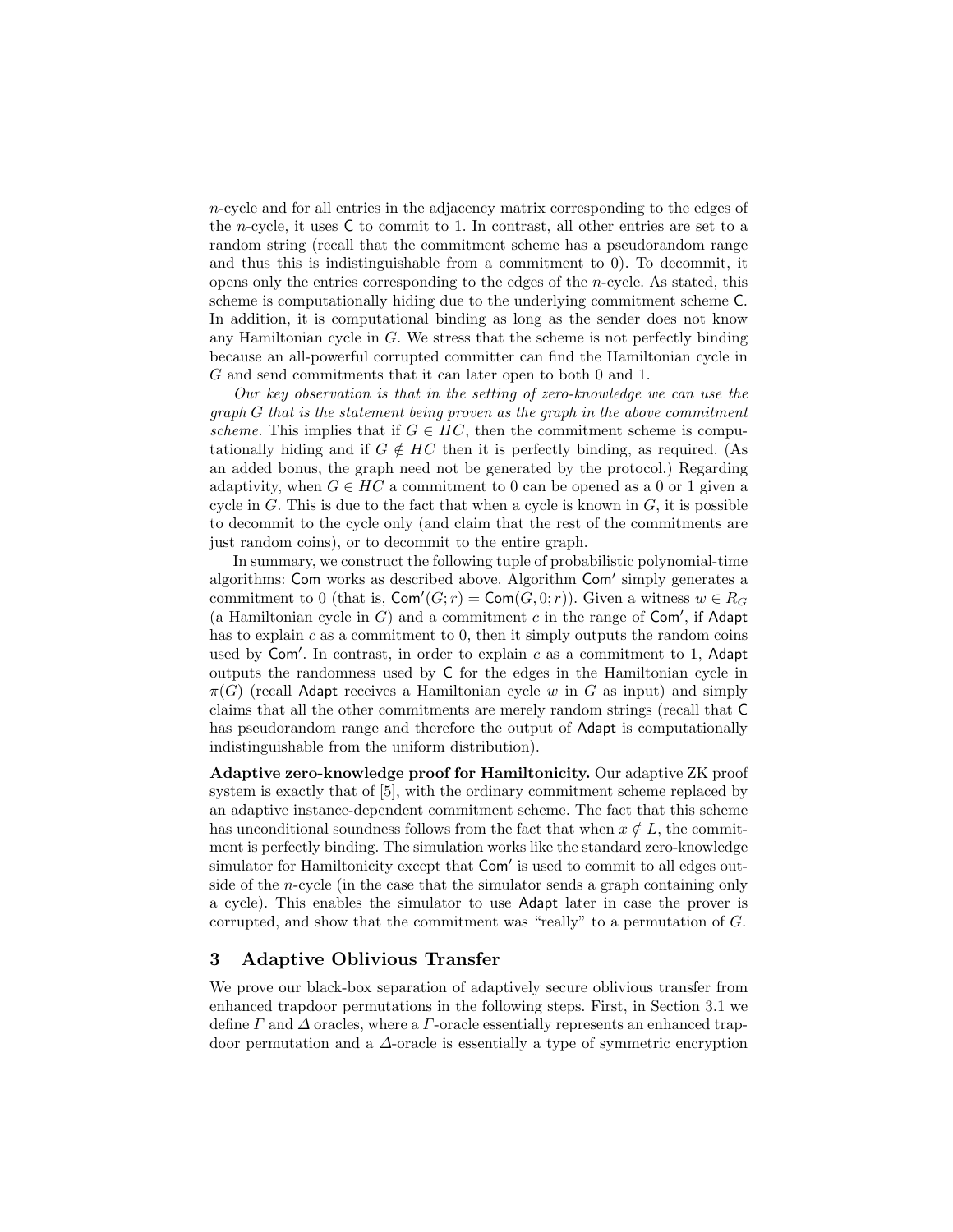scheme. Then, in Section 3.2 we show that if there exists a protocol for securely computing any functionality in the presence of adaptive adversaries relative to Γ-oracles, then there exists a protocol for securely computing the same functionality in the presence of *static* adversaries relative to  $\Delta$ -oracles. The next step of the proof is to then show that for measure 1 of random  $\Delta$ -oracles no statically secure  $OT_1^2$  exists. This is done by using the original black-box separation of key agreement from one-way functions [17], and the fact that key agreement can be obtained from statically secure oblivious transfer; see Section 3.3. We conclude that for measure 1 of random  $\Gamma$ -oracles no adaptively secure  $OT_1^2$  exists (see Section 3.4).

#### 3.1 Oracle Definitions

We begin by defining (asymmetric)  $\Gamma$  and (symmetric)  $\Delta$  oracles which are used in our proof.

 $\Gamma$ -oracles. Informally speaking, a  $\Gamma$  oracle is supposed to model an enhanced trapdoor permutation. Thus, it has an oracle for specifying a function and its trapdoor, and an oracle for computing the function (given the function identifier) and inverting it (given the trapdoor). The functions themselves are all over  $\{0,1\}^n$  and thus it is trivial to sample an element without knowing its inverse (as is required for enhanced trapdoor permutations). Formally, we define a Γoracle to be an oracle containing the following functions:

- $-G<sub>\Gamma</sub>(.) = (G<sub>\Gamma</sub><sup>1</sup>, G<sub>\Gamma</sub><sup>2</sup>)$  is a pair of injective functions such that on an input  $r \in \{0,1\}^n$ ,  $G_{\Gamma}(r) = (G_{\Gamma}^1(r), G_{\Gamma}^2(r)) = (fid, tid) \in \{0,1\}^{2n} \times \{0,1\}^{2n}$ . Note that a party can query only  $G<sub>Γ</sub>$  and cannot query one of its components separately.
- A function  $F(·, ·)$ , such that for every  $fid ∈ Range(G_T^1)$ ,  $F(fid, ·)$  is a permutation over  $\{0,1\}^n$  and for every  $fid \notin Range(G_P^1)$  and every  $x \in \{0,1\}^n$ ,  $F(fid, x) = \perp.$
- $A$  function  $F^{-1}$  satisfying  $F^{-1}(tid, F(fid, x)) = x$  for every  $x \in \{0, 1\}^n$  and every  $(fid, tid) \in Range(G_\Gamma)$ . If tid is not in the range of  $G_\Gamma^2(\cdot)$ , then  $F^{-1}$ returns  $\perp$ . Note that since  $G_{\Gamma}^1$  and  $G_{\Gamma}^2$  are injective functions, pairs of the form  $(fid, tid)$  and  $(fid', tid)$ , where  $fid \neq fid'$  do not exist and  $F^{-1}$  is well defined.

Uniform distribution over oracles – notation: We denote by  $\mathcal{U}_{\Gamma}$  the uniform distribution over *Γ*-oracles. Namely, an oracle  $O<sub>F</sub> = (G<sub>F</sub>, F, F<sup>-1</sup>)$  is distributed according to  $U_{\Gamma}$  if  $G_{\Gamma}^1$  and  $G_{\Gamma}^2$  are two uniformly distributed injective functions from  $\{0,1\}^n$  to  $\{0,1\}^{2n}$  and for every  $fid \in Range(G^1_\Gamma)$ ,  $F(fid, \cdot)$  is a uniformly distributed permutation over  $\{0,1\}^n$ . We write " $O_t$  is a random  $\Gamma$ -oracle" as shorthand for " $O_{\Gamma}$  is distributed according to  $\mathcal{U}_{\Gamma}$ ".

 $\Delta$ -oracles. Informally, a  $\Delta$  oracle is a symmetric oracle, meaning that anyone with the ability to compute the function also has the ability to invert it. Specifically, we define a function P and its inverse that is analogous to F and  $F^{-1}$  in a Γ oracle. For reasons that will become apparent later, we also define a function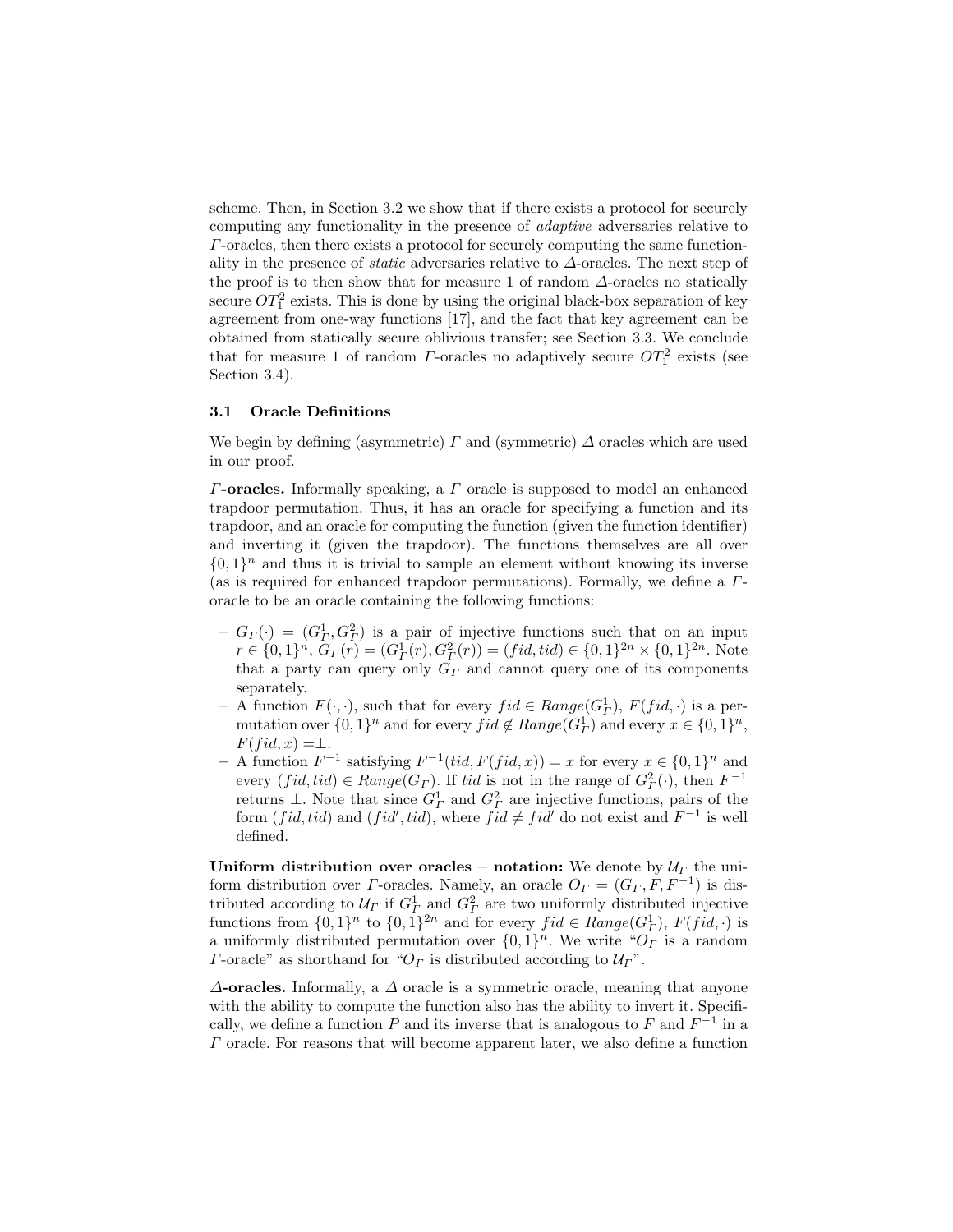Q and its inverse (this has no analogue in a Γ oracle). Formally, we define a "∆-oracle" to be an oracle containing the following functions:

- $-G_{\Delta}$  is an injective function from  $\{0,1\}^n$  to  $\{0,1\}^{2n}$ .
- A function  $P(\cdot, \cdot)$  such that for every  $fid \in Range(G_{\Delta}), P(fid, \cdot)$  is a permutation over  $\{0,1\}^n$ . For  $fid \notin Range(G_{\Delta})$  and every  $x \in \{0,1\}^n$ ,  $P(fid, x) = \perp.$
- $-P^{-1}$  is the inversion algorithm of P. Namely for every  $fid \in Range(G_{\Delta})$ and  $x \in \{0,1\}^n$ ,  $P^{-1}(fid, P(fid, x)) = x$ . For  $fid \notin Range(G_{\Delta})$  and every  $x \in \{0,1\}^n$ ,  $P^{-1}(fid, x) = \perp$ .
- $-$  Q is an injective function from the range of  $G$ ∆ to  $\{0,1\}^{2n}$ . Namely, for every  $fid \in Range(G_{\Delta}), Q(fid) \in \{0,1\}^{2n}$ , for every  $fid \neq fid' \in Range(G_{\Delta}),$  $Q(fid) \neq Q(fid')$  and for every  $fid \notin Range(G_{\Delta}), Q(fid) = \perp$ .
- $Q^{-1}$  is the inversion algorithm of Q. Namely, for every  $fid ∈ Range(G_Δ)$ ,  $Q^{-1}(Q(fid)) = fid$ . for every  $y \notin Range(Q), Q^{-1}(y) = \perp$ .

We denote by  $\mathcal{U}_{\Delta}$  the uniform distribution over  $\Delta$ -oracles. Namely, the oracle  $O_{\Delta} = (G_{\Delta}, P, P^{-1}, Q, Q^{-1})$  is distributed according to  $\mathcal{U}_{\Delta}$ , if  $G_{\Delta}$  is a uniformly distributed injective function from  $\{0,1\}^n$  to  $\{0,1\}^{2n}$ , for every  $fid \in$  $Range(G_{\Delta}), P(fid, \cdot)$  is a uniformly distributed permutation over  $\{0, 1\}^n$  and Q is a uniformly distributed injective function from the range of  $G_{\Delta}$  to  $\{0,1\}^{2n}$ .

Note the difference between  $\Gamma$ -oracles and  $\Delta$ -oracles.  $\Gamma$ -oracle have an asymmetric nature: F and its inversion oracle  $F^{-1}$  use different keys. On the contrary,  $\Delta$ -oracles have a symmetric nature: identical keys are used by  $P$  and its inversion oracle  $P^{-1}$ . (For this reason, we used a "symmetric" character  $\Delta$  for  $\Delta$ -oracles and an "asymmetric" character  $\Gamma$  for  $\Gamma$ -oracles.)

Γ-oracles versus  $\Delta$ -oracles. We now show a bijection φ that maps every Γoracle to a corresponding  $\Delta$ -oracle. Let  $O_F = (G_F, F, F^{-1})$  be a  $\Gamma$ -oracle.  $\phi(O_F)$ is the tuple of functions  $(G_{\Delta}, P, P^{-1}, Q, Q^{-1})$  satisfying:

- For every  $r \in \{0,1\}^n$ , it holds that  $G_{\mathcal{A}}(r) = G_{\Gamma}^1(r)$ .
- − For every  $r \in \{0, 1\}^n$ ,  $Q(G_Δ(r)) = G^2(F)$ , and for every fid ∉ Range( $G_Δ$ ),  $Q(fid) = \perp$ .
- − For every  $f id \in \{0,1\}^{2n}$  and  $x \in \{0,1\}^n$ , it holds that  $P(f id, x) = F(f id, x)$ .
- $-P^{-1}$  and  $Q^{-1}$  are the inversion algorithms of P and Q.

Claim 1  $\phi$  is a bijection from the set of  $\Gamma$ -oracles to the set of  $\Delta$ -oracles.

The above claim is proven in the full version of this paper and immediately implies the following:

#### **Corollary 2** The random variables  $U_{\Delta}$  and  $\phi(U_{\Gamma})$  are identically distributed.

Enhanced trapdoor permutations relative to  $\Gamma$ -oracles. It is not difficult to show there exist enhanced trapdoor permutations, as defined in [14], relative to random Γ-oracles. Indeed, it can be shown that there exist enhanced trapdoor permutations relative to measure 1 of the Γ-oracles. This is shown in the full version. We remark also that semi-honest oblivious transfer with static corruptions can be constructed from any enhanced trapdoor permutation [10] and thus exists relative to measure 1 of the Γ-oracles.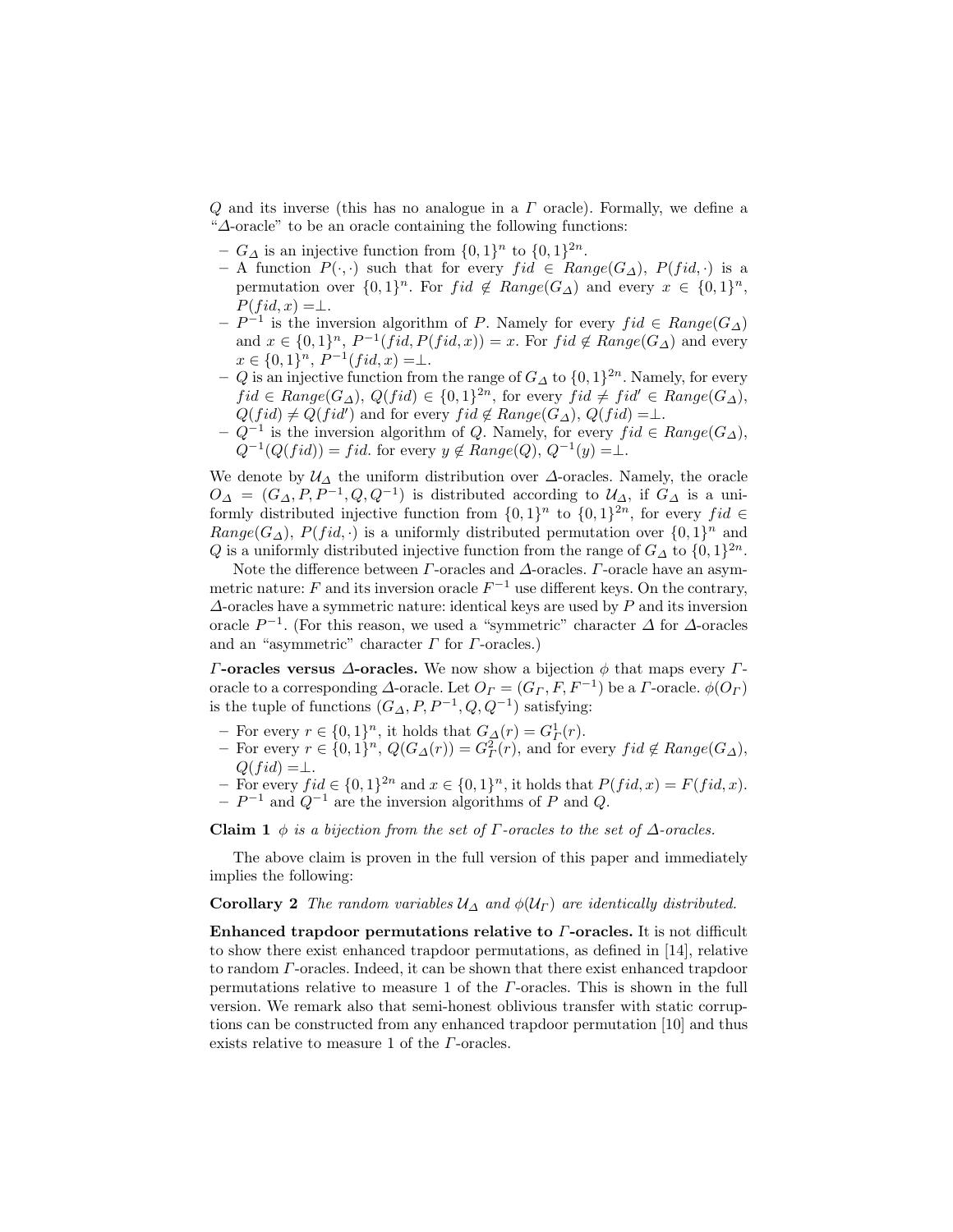# 3.2 Static  $OT_1^2$  Relative to  $\Delta$ -Oracles from Adaptive  $OT_1^2$

In this section we prove that if there exists an adaptively secure  $OT_1^2$  relative to random  $\Gamma$ -oracles, then there exists a statically secure  $OT_1^2$  relative to random  $\Delta$ oracles. We actually prove a more general theorem that if there exists a protocol for securely computing a functionality  $f$  in the presence of adaptive adversaries relative to a random Γ-oracle, then there exists a protocol for securely computing f in the presence of static adversaries relative to a random  $\Delta$ -oracle. We restrict our proof to two-party protocols only, but stress that the claim can be proved similarly for multiparty protocols as well.

Let  $\Pi_1 = \langle Alice_1, Bob_1 \rangle$  be a protocol for securely computing a functionality f in the presence of *adaptive* adversaries relative a  $\Gamma$ -oracle. We use  $\Pi_1$  to construct a new protocol  $\Pi_2 = \langle Alice_2, Bob_2 \rangle$  for securely computing f in the presence of *static* adversaries relative to a  $\Delta$ -oracle.

Recall that the parties  $Alice_2$  and  $Bob_2$  have access to a  $\Delta$ -oracle, while in the original protocol,  $Alice_1$  and  $Bob_1$  have access to a  $\Gamma$ -oracle. There is a fundamental difference between these two cases because a Γ-oracle is inherently asymmetric (it is possible to send a party  $fid$  while keeping  $tid$  secret, thereby enabling them to compute the permutation but not invert it), while a  $\Delta$ -oracle is inherently symmetric (the same  $fid$  is used to compute and invert the permutation). The idea behind our proof is to eliminate the asymmetric nature of the Γ-oracle by using the fact that in the adaptive setting (e.g., in the post-execution corruption phase), the distinguisher can ultimately corrupt all parties. If it does so, it obtains the entire view of all parties and in particular the view of any party who samples a permutation using  $G<sub>Γ</sub>$ . The critical observation is that the probability of a party finding an fid in the range of  $G<sub>Γ</sub>$  without explicitly querying it is negligible. However, if it does make such a query, then its view contains both fid and tid and this will be obtained by the distinguisher upon corrupting the parties. Thus, the distinguisher is able to compute and invert the permutation, just like in the case of a  $\Delta$ -oracle. The fact that the adaptive simulator must simulate well even when the distinguisher works in this way (learning all  $fid, tid$ pairs) is the basis for constructing a simulator for the static case when using a ∆-oracle.

We begin by defining  $\Pi_2 = \langle Alice_2, Bob_2 \rangle$  which is constructed from  $\Pi_1$  by replacing the  $\Gamma$ -oracle with a  $\Delta$ -oracle:

**Protocol**  $\Pi_2$ **:** On input  $x_A$ , Alice<sub>2</sub> invokes Alice<sub>1</sub> on  $x_A$ . On input  $x_B$ , Bob<sub>2</sub> invokes Bob<sub>1</sub> on  $x_B$ . The execution is described below for a party  $P_2$  emulating  $\mathcal{P}_1$ , and is the same for both Alice<sub>2</sub> and Bob<sub>2</sub>. In each round:

- When  $\mathcal{P}_2$  gets the message sent by the other party in the previous round, it hands it to  $\mathcal{P}_1$ .
- If  $\mathcal{P}_1$  makes a query r to the oracle  $G_\Gamma$ ,  $\mathcal{P}_2$  first queries  $G_\Delta(r)$  and gets an output fid. Then,  $P_2$  queries  $Q(fid)$  and gets an output tid.  $P_2$  hands the pair (fid, tid) to  $\mathcal{P}_1$ .
- If  $\mathcal{P}_1$  makes a query (fid, x) to F,  $\mathcal{P}_2$  queries  $P(fid, x)$ , receives an output y and hands y to  $\mathcal{P}_1$  (note that y may equal  $\perp$ ).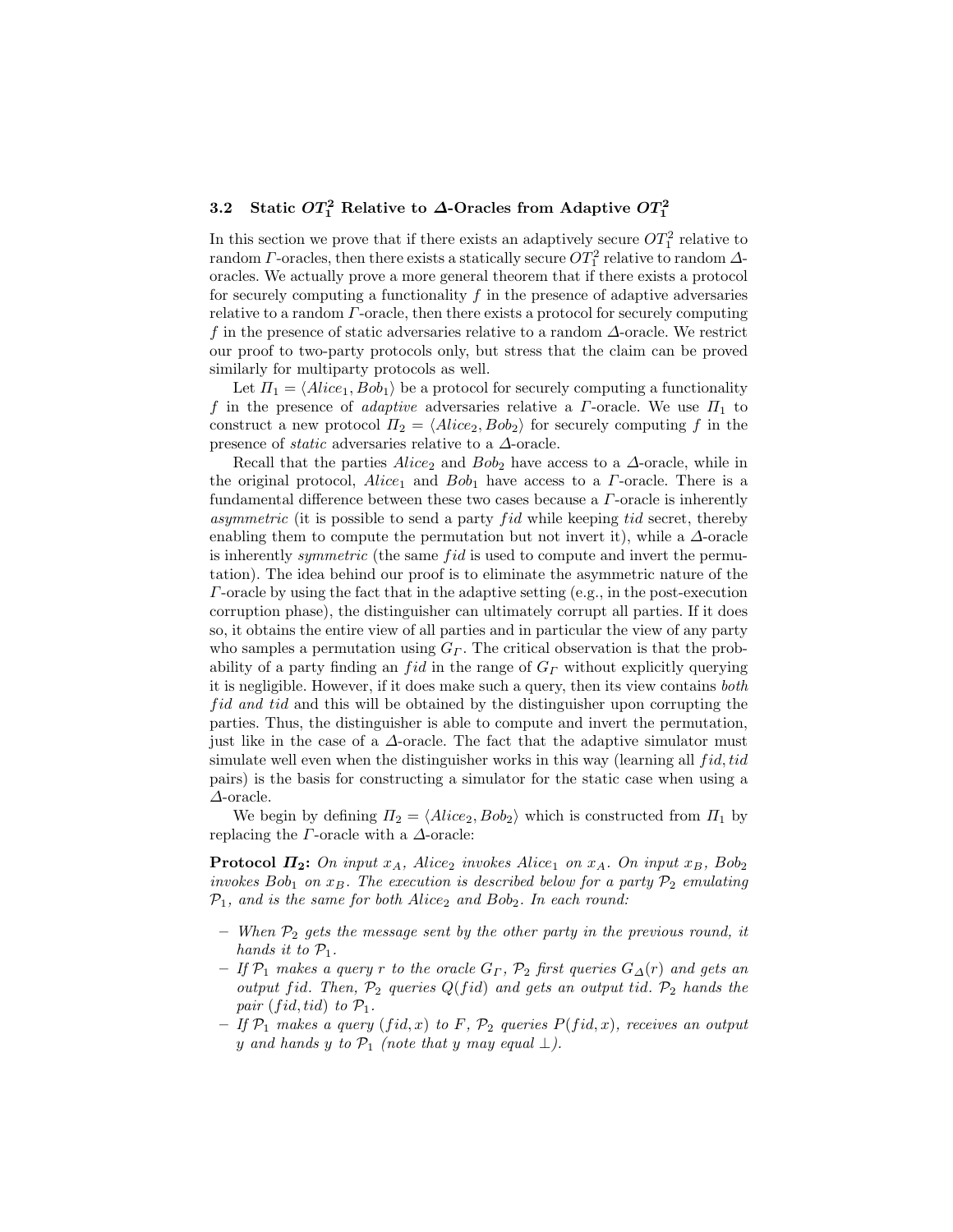- − If  $\mathcal{P}_1$  makes a query (tid, y) to  $F^{-1}$ ,  $\mathcal{P}_2$  first queries its oracle  $Q^{-1}$  on tid and receives an output fid. If the outputs is  $\bot$ , it hands  $\bot$  to  $\mathcal{P}_1$ . Otherwise,  $\mathcal{P}_2$  queries  $P^{-1}(fid, y)$ , obtains an output x and hands x to  $\mathcal{P}_1$ .
- $-$  If  $\mathcal{P}_1$  writes a string m on its outgoing communication tape,  $\mathcal{P}_2$  sends m to the other party.
- At the end of the simulation,  $\mathcal{P}_2$  outputs the output of  $\mathcal{P}_1$ .

We now prove that  $\Pi_2$  securely computes the functionality f in the presence of semi-honest static adversaries.

**Theorem 3** If  $\Pi_1$  securely computes the functionality f in the presence of adaptive adversaries relative to a random  $\Gamma$ -oracle  $O_{\Gamma}$ , then  $\Pi_2$  securely computes f in the presence of static semi-honest adversaries relative to the  $\Delta$ -oracle  $\phi(O_r)$ .

**Proof Sketch:** The intuition has already been described above and we therefore proceed directly to the proof. Let  $O<sub>\Gamma</sub>$  be an oracle that is distributed according to  $U_{\Gamma}$ . We show that if  $\Pi_1$  is a secure adaptive protocol for computing f relative to  $O<sub>r</sub>$ , then  $\Pi<sub>2</sub>$  is a secure static semi-honest protocol for computing f relative to  $O_{\Delta} = \phi(O_{\Gamma})$ . It is easy to see that  $\Pi_2$  computes f relative to  $O_{\Delta}$  because an execution of  $\Pi_2$  is, in fact, an execution of  $\Pi_1$  with a simulated *Γ*-oracle which is exactly  $\phi^{-1}(O_{\Delta}) = O_{\Gamma}$ .

Next, we show that  $\Pi_2$  is a statically secure protocol relative to  $O_{\Delta}$ . We use the ideal-process simulator  $SIM$  of  $\Pi_1$  for the adaptive setting to construct two probabilistic polynomial-time simulators  $\mathcal{S}_{Alice_2}$  and  $\mathcal{S}_{Bob_2}$  for  $\Pi_2$  in the static setting. Due to space restrictions, we present below only  $S_{Bob_2}$  (the simulator  $\mathcal{S}_{Alice_2}$  is almost identical). Let A and Z be the following adversary strategy and environment: Z starts with an input  $z \in \{0,1\}$ . At the onset of the run of  $\Pi_1$ , A corrupts  $Bob_1$  and at the end of the computation outputs the entire view of  $Bob_1$ . In the postexecution phase, if  $z = 0$ , no corruptions are made and if  $z = 1$ , Z creates a "corrupt  $Alice_1$ " message, hands it to  $A$  who corrupts Alice. Eventually  $\mathcal Z$  outputs the entire view of the corrupted parties (that is: if  $z = 0$ , the view of Bob alone and if  $z = 1$ , the view of both parties). No auxiliary information is sent by  $Z$  to  $A$ . Let  $SIM$  be the ideal-process adversary guaranteed to exist for A and Z by the security of  $\Pi_1$ . We now use A, Z and SIM to define  $S_{Bob_2}$ (the static simulator for the case that Bob is corrupted).  $S_{Bob_2}$  receives the input  $x_B$  and output  $y_B$  of Bob as defined by the functionality f and emulates the run of  $\mathcal{SIM}$  in the adaptive ideal model with environment Z with input  $z = 0$ . Note that  $SIM$  must corrupt only Bob, because in the real world only Bob is corrupted when  $z = 0$ . We also can assume, w.l.o.g. that  $SIM$  corrupts Bob in the first corruption phase.

 $S_{Bob_2}$  receives input  $(x_B, y_B)$  and works as follows, simulating a *Γ*-oracle for  $STM$  using its  $\Delta$ -oracle:

– If SIM makes a query r to the oracle  $G<sub>Γ</sub>$ ,  $S<sub>Bob<sub>2</sub></sub>$  queries its oracle  $G<sub>Δ</sub>(r)$ and receives an output  $fid.$  It then queries  $Q$  on  $fid.$  gets an output  $tid$  and hands the pair  $(fid, tid)$  to  $STM$ .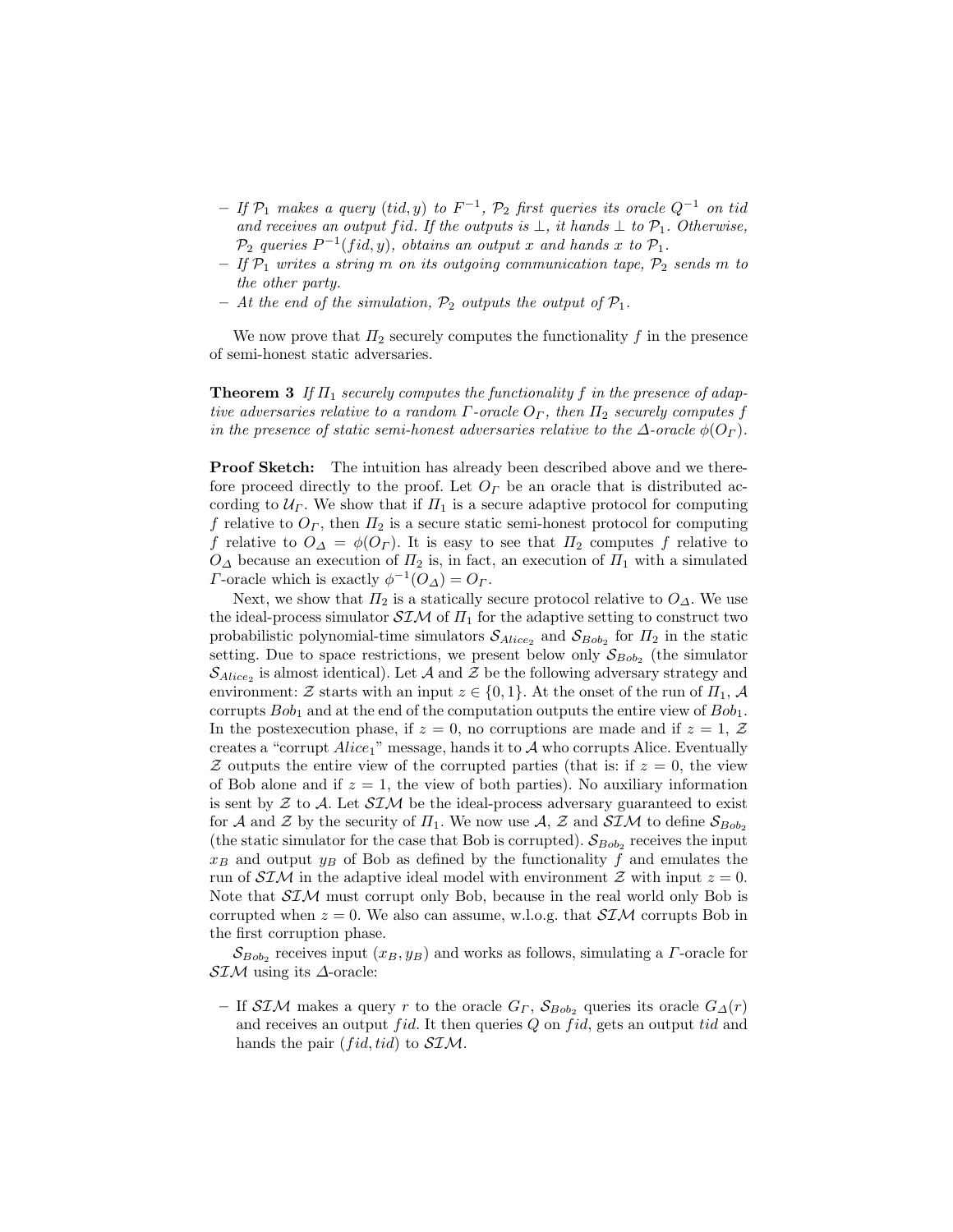- If SIM makes a query (fid, x) to F,  $S_{Bob_2}$  queries it oracle  $P(fid, x)$ , gets an output y and hands it to  $SIM$ .
- − If  $STM$  makes a query  $(tid, y)$  to  $F^{-1}$ ,  $S_{Bob_2}$  first queries its oracle  $Q^{-1}$  on *tid*, gets an output *fid*. If the outputs is  $\bot$ , it hands  $\bot$  to *SIM*. Otherwise,  $S_{Bob_2}$  queries  $P^{-1}(fid, y)$ , gets an output x and hands x to  $STM$ .
- When  $SIM$  decides to corrupt  $Bob_1$ ,  $S_{Bob_2}$  plays the role of Z by sending  $x_B$  to  $SIM$ .
- In the computation phase,  $S_{Bob_2}$  plays the role of the trusted party and sends  $y_B$  to  $\mathcal{SIM}$  (recall that  $\mathcal{S}_{Bob_2}$  gets  $y_B$  as input).
- At the end of the simulation,  $S_{Bob_2}$  outputs the output of  $STM$ .

Informally speaking, we show that a distinguisher  $D_2$  for  $\Pi_2$  and  $S_{Bob_2}$  (relative to  $O_{\Delta}$ ) implies the existence of a distinguisher  $D_1$  for  $\Pi_1$  and  $\mathcal{SIM}$  (relative to  $O_r$ ). The idea is to have  $D_1$  simulate the run of  $D_2$  on the view of Bob. However,  $D_2$  has oracle access to a  $\Delta$ -oracle  $O_{\Delta}$ , while  $D_1$  has oracle access to a  $\Gamma$ -oracle  $O_{\Gamma}$ . This might be problematic for example if  $D_2$  wishes to compute  $P^{-1}(fid, y)$  but  $D_1$  doesn't know the corresponding tid (recall that  $D_1$  can only invert y in the  $\Gamma$ -oracle world if it holds the trapdoor tid whereas  $D_2$  can invert y given fid only). Despite the above, we use the fact that the range of  $G_{\Gamma}$  is a negligible fraction of  $\{0,1\}^{2n} \times \{0,1\}^{2n}$ , and therefore any fid used in the protocol (except with negligible probability) must have been generated via a query to  $G_r$ , as described in the intuition above. More specifically, we show that if there exists a distinguisher  $D_2$  that distinguishes the output of  $S_{Bob_2}$  from the output of a corrupted  $Bob_2$  in a real execution of  $\Pi_2$ , then there exists a distinguisher  $D_1$  that distinguishes the result of an ideal execution with  $\mathcal{SIM}$ from a real execution of  $\Pi_1$  with adversary A and environment Z with input  $z = 1$ , meaning that Alice is also corrupted at the end. (Note that we set  $z = 0$ in order to define  $S_{Bob_2}$ , but now set  $z = 1$  to construct the distinguisher. Since  $STM$  has to work for all inputs z to Z, this suffices.) Since both Alice and Bob are corrupted in this execution,  $D_1$  obtains all of the  $(fid, tid)$  pairs generated by queries to  $G<sub>l</sub>$  and so it can invert always, enabling it to run  $D<sub>2</sub>$  and use its Γ-oracle to answer all of  $D_2$ 's  $\Delta$  queries.

Formally, the distinguisher  $D_1$  begins by initializing a table  $T_Q$  that will hold all pairs  $(fid, tid)$  generated by queries to the oracle.  $D_1$  invokes  $\langle Alice_1^{O_F}, Bob_1^{O_F} \rangle$ on the appropriate input and random tapes (recall that they are a part of  $D_1$ 's input) and for every access of one of the parties to  $G_r$ , namely a query  $G_{\Gamma}(r) = (fid, tid), D_1$  records the entry  $(fid, tid)$  in  $T_Q$ .  $D_1$  starts simulating  $D_2$  on the view of Bob and proceeds as follows:

- If  $D_2$  makes a query  $G_{\Delta}(r)$ ,  $D_1$  makes a query  $G_{\Gamma}(r)$ , gets a pair (fid, tid), records the entry  $(fid, tid)$  in  $T_Q$  and hands fid to  $D_2$ .
- If  $D_2$  tries to compute  $Q(fid)$ ,  $D_1$  looks for an entry  $(fid, tid)$  in  $T_Q$ . If such an entry exists, it hands tid to  $D_2$  and continues. Else, it hands  $\perp$  to  $D_2$ .
- If  $D_2$  tries to compute  $Q^{-1}(tid)$ ,  $D_1$  looks for  $(fid, tid)$  in  $T_Q$ . If such an entry exists, it hands fid to  $D_2$  and continues. Otherwise, it hands  $\perp$  to  $D_2$ .
- If  $D_2$  tries to compute  $P(fid, x)$ ,  $D_1$  queries its oracle  $F(fid, x)$  and returns its answer.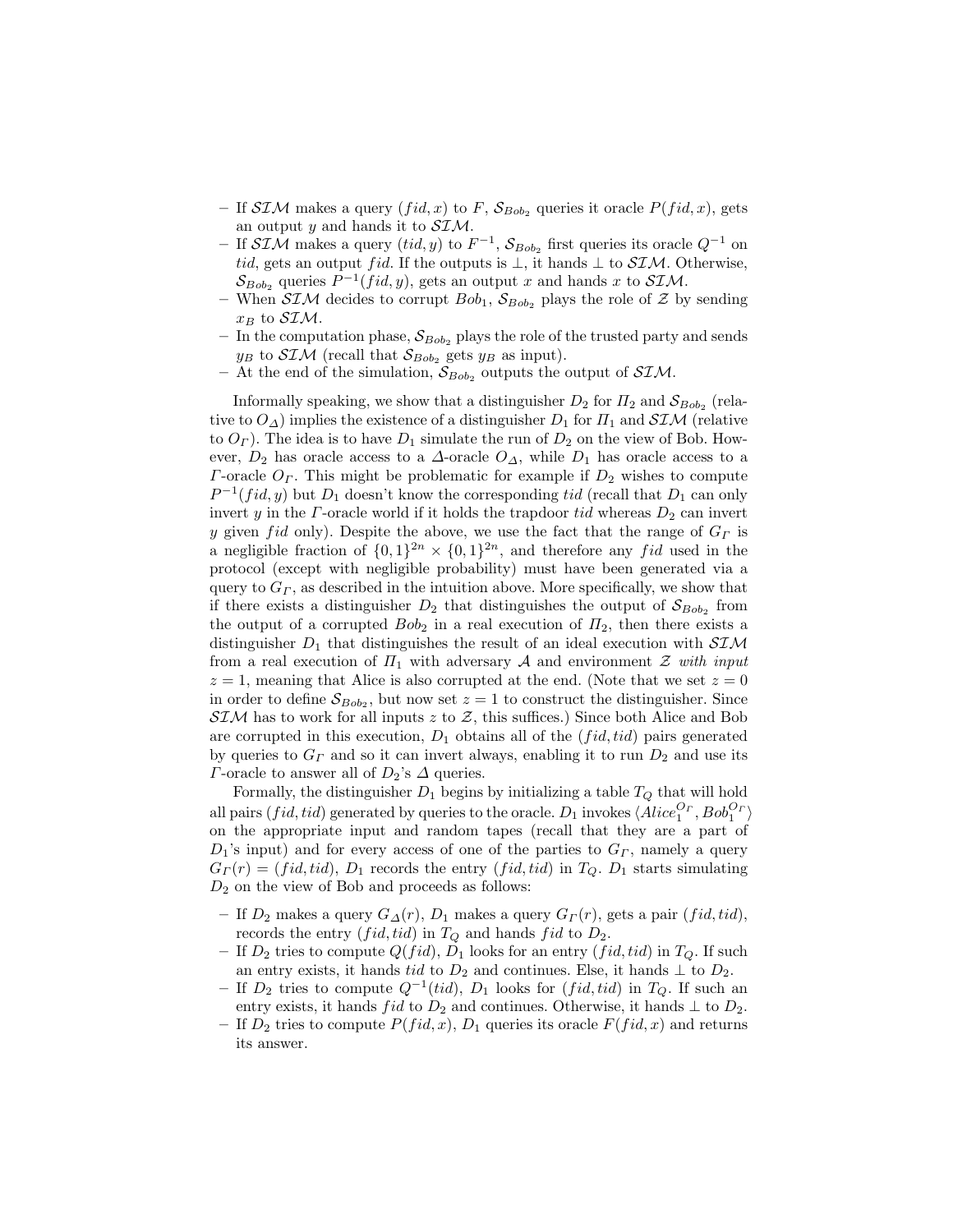– If  $D_2$  tries to compute  $P^{-1}(fid, y)$ ,  $D_1$  checks whether an entry  $(fid, tid)$ exists in  $T_Q$ . If not, it returns  $\perp$ . If yes, it queries  $F^{-1}(tid, y)$  and returns its answer.

There are two cases: If the simulated  $D_2$  does not make a query on an fid (or its corresponding tid) in the range of  $G_{\Delta}$  that does not appear in  $T_Q$ , then the run of  $D_1$  with  $O_\Gamma$  is identical to a run of  $D_2$  with  $O_\Delta$  and therefore  $D_1$  outputs the same as  $D_2$ . On the other hand, if the simulated  $D_2$  does make such a query, then the output of  $D_1$  might be different than that of  $D_1$  (since, for such queries  $D_1$  replies by  $\perp$ , while the real  $O_{\Delta}$ 's reply is different). However,  $D_2$  can find such an fid (or tid) with only negligible probability and therefore if  $D_2$  is a distinguisher for  $\Pi_2$ ,  $D_1$  is a distinguisher for  $\Pi_1$ .

**Remark 4** Theorem 3 is true only for random  $\Gamma$ -oracles. Specifically, if  $O_{\Gamma}$ is not a random  $\Gamma$ -oracle, then the claim that finding an fid in the range of  $G_{\Gamma}$  without making a query to it can happen only with negligible probability does not necessarily hold, and therefore the theorem is not necessarily true for an arbitrary Γ-oracle.

Needless to say, Theorem 3 holds for oblivious transfer as a special case.

# 3.3 No Static  $OT_1^2$  Relative to  $\Delta$  Oracles

For the next step of our proof, we show that static  $OT_1^2$  does not exist relative to most  $\Delta$  oracles. In order to do this, we show that key agreement does not exist relative to most  $\Delta$  oracles, and then derive the result from the fact that secure  $OT_1^2$  implies key agreement. In order to show that key agreement does not exist relative to most  $\Delta$  oracles, we show that a  $\Delta$ -oracle can be replaced with a "plain random oracle", with at most a negligible difference. Thus, the results of [17] for key agreement relative to a plain random oracle hold also relative to a  $\Delta$  oracle. We begin by formally defining a random oracle type, denoted  $\rho$ , and show its relationship to  $\Delta$ -oracles.

 $\rho$ -oracles. We define a  $\rho$ -oracle to be an oracle with the following functions:

- $-G_\rho$  is an injective function from  $\{0,1\}^n$  to  $\{0,1\}^{2n}$ .
- $G_{TEST}$  is a function that returns a string in  $\{0,1\}^n$  on inputs in the range of  $G_{\rho}(\cdot)$ . For any other input, it returns  $\perp$ . Note that  $G_{TEST}$  is in fact a tool for examining whether a string of size 2n is in the range of  $G_{\rho}$  or not.<sup>3</sup>
- $F_P$  is a function that on a triple  $(I, k, x) \in \{0, ..., 5\} \times \{0, 1\}^{2n} \times \{0, 1\}^{\frac{n}{2}}$ returns a string  $y \in \{0,1\}^{\frac{n}{2}}$ . Note that for a given I and  $k \in \{0,1\}^{2n}$ ,  $F_P(I, k, \cdot)$  is a function from  $\{0, 1\}^{\frac{n}{2}}$  to  $\{0, 1\}^{\frac{n}{2}}$ .
- $F_Q$  is a function that on a pair  $(I, x) \in \{0, \ldots, 5\} \times \{0, 1\}^n$  returns a string  $y \in \{0,1\}^n$ . Thus, for a given I,  $F_Q(I, \cdot)$  is a function from  $\{0,1\}^n$  to  $\{0,1\}^n$ .

<sup>&</sup>lt;sup>3</sup> It was shown in [12] that the black-box separation of [17] holds when  $G_{TEST}$  is added to the oracle defined in [17].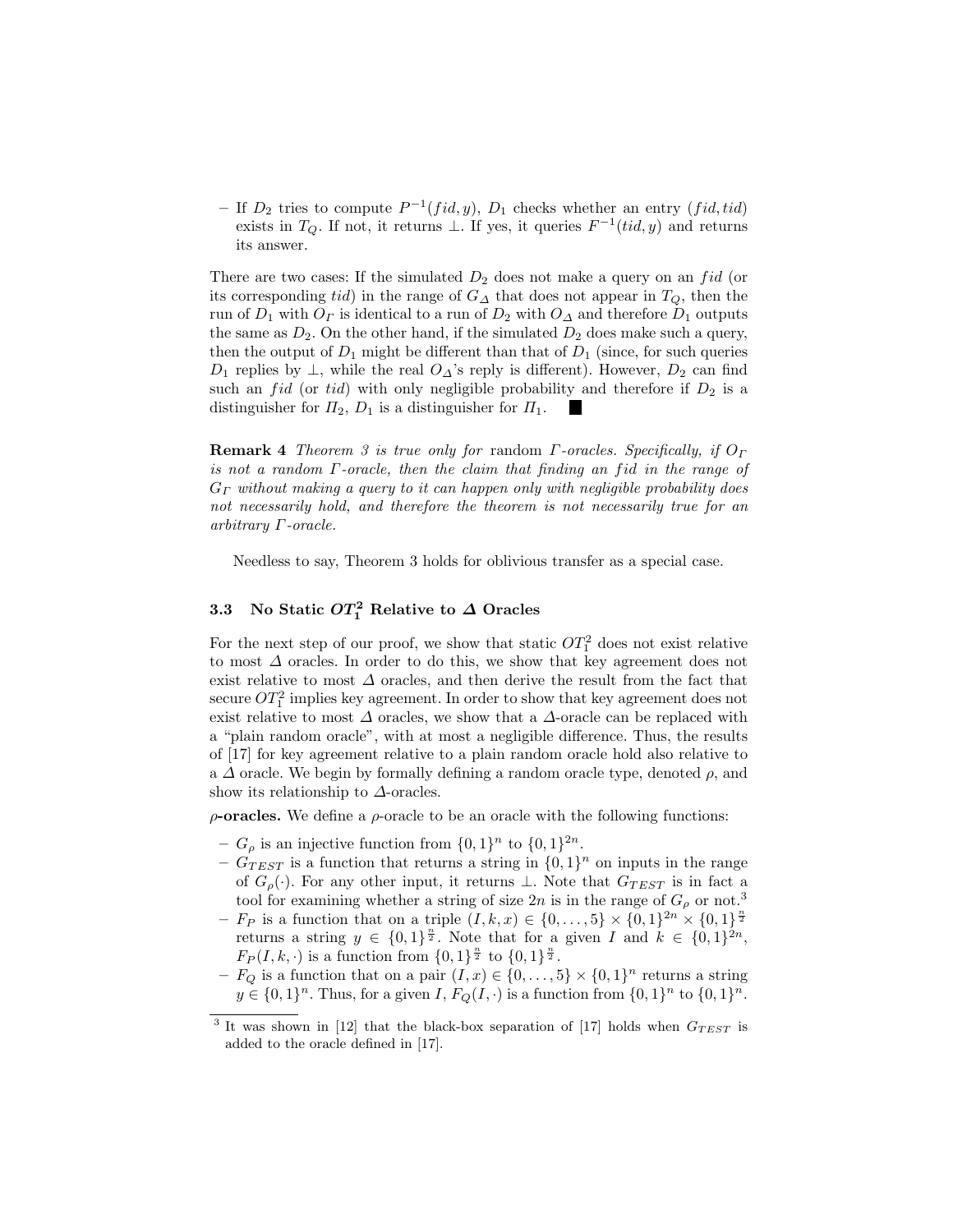Note that the output of  $G_{\rho}$  is an fid – or symmetric key  $k$  – of length 2n which defines 6 random functions  $F_P(0, k, \cdot), \ldots, F_P(5, k, \cdot)$  which are then used to simulate the P permutation of a  $\Delta$ -oracle, using Luby-Rackoff. Likewise, the index I in  $F_Q$  is used for deriving 6 different function for Luby-Rackoff (there is no "secret key"  $k$  for  $F_Q$  because it is used for simulating the  $Q$  permutation in a  $\Delta$  oracle which is not keyed).

We denote by  $\mathcal{U}_o$  the uniform distribution on  $\rho$ -oracles. Namely, we say that a ρ-oracle  $O_\rho = (G_\rho, G_{TEST}, F_P, F_Q)$  is distributed according to  $\mathcal{U}_\rho$  if  $G_\rho$  is a uniformly distributed injective function from  $\{0,1\}^n$  to  $\{0,1\}^{2n}$ ,  $G_{TEST}$  is a uniformly distributed function from the range of  $G_{\rho}$  to  $\{0,1\}^n$  (and for inputs not in the range of  $G_{\rho}$ , it returns  $\perp$ ),  $F_P$  is a uniformly distributed function from  $\{0,\ldots,5\} \times \{0,1\}^{2n} \times \{0,1\}^{2n}$  to  $\{0,1\}^{2n}$  and  $F_Q$  is a uniformly distributed function from  $(I, x) \in \{0, \ldots, 5\} \times \{0, 1\}^n$  to  $\{0, 1\}^n$ . We sometimes use the phrase " $O_\rho$  is a random  $\rho$ -oracle" as an abbreviation for " $O_\rho$  is distributed according to  $\mathcal{U}_{\rho}$ ".

 $\Delta$ -oracles versus  $\rho$ -oracles. We now use the Luby-Rackoff construction [20] to replace a random  $\Delta$ -oracle with a random  $\rho$ -oracle. We stress that unlike Corollary 2, the distributions are only computationally indistinguishable.

**Definition 5 (Feistel Permutation)** Let  $f: \{0,1\}^l \rightarrow \{0,1\}^l$  be a function and let  $x_1, x_2 \in \{0,1\}^l$ . DES<sub>f</sub> is the permutation defined by  $DES_f(x_1, x_2) \stackrel{\text{def}}{=}$  $(x_2, x_1 \oplus f(x_2))$ .  $DES_{f_1,...,f_k}$  is the permutation defined by  $DES_{f_1,...,f_k}(x_1, x_2) \stackrel{\text{def}}{=}$  $DES_{f_2,...,x_k}(DES_{f_1}(x_1,x_2)).$ 

Note that inverting a Feistel permutation is no harder than computing it, as  $DES^{-1}_f(y_1, y_2) = (y_2 \oplus f(y_1), y_1)$ . Intuitively, a Feistel permutation upon a random  $\rho$ -oracle can be used in order to obtain an oracle that behaves like a  $\Delta$ -oracle. Formally, for a given  $\rho$ -oracle  $O_\rho = (G_\rho, G_{TEST}, F_P, F_Q)$ , an fid  $\in$  $\{0,1\}^{2n}$  and  $x_1, x_2 \in \{0,1\}^{\frac{n}{2}}$ , we define six functions:  $f_0 = F_P(0, fid, \cdot), f_1 =$  $F_P(1, fid, \cdot), f_2 = F_P(2, fid, \cdot), f_3 = F_P(3, fid, \cdot), f_4 = F_P(4, fid, \cdot)$  and  $f_5 =$  $F_P(5, fid, \cdot)$ . Then, the permutation *PDES* relative to a given oracle  $O_\rho$ , that simulates the P permutation in the  $\Delta$ -oracle, is defined by

$$
PDES_{O_{\rho}, fid}(x_1, x_2) \stackrel{\text{def}}{=} DES_{f_0, ..., f_5}(x_1, x_2)
$$

Note that  $PDES_{O_{\rho}, fid}$  is a permutation over  $\{0,1\}^n$  (similar to  $P(fid, \cdot)$  in a  $\Delta$ -oracle). Let  $PDES^{-1}_{O_{\rho},fid}$  be the inverse permutation. Similarly, for a given  $\rho$ -oracle  $O_\rho = (G_\rho, G_{TEST}, F_P, F_Q)$  and for  $x_1, x_2 \in \{0, 1\}^n$  we define  $g_0 =$  $F_Q(0, \cdot), \ldots, g_5 = F_Q(5, \cdot)$ . (Recall that Q oracle queries in a  $\Delta$ -oracle are not keyed and thus when simulated using  $F_Q$  in a  $\rho$ -oracle, no key is used.) We define:

$$
QDES_{O_{\rho}}(x_1, x_2) \stackrel{\text{def}}{=} DES_{g_0, ..., g_5}(x_1, x_2)
$$

As above,  $QDES_{O_{\rho}}$  is a permutation over  $\{0,1\}^{2n}$  (similar to  $Q$  in a  $\Delta$ -oracle). Let  $QDES^{-1}_{O_{\rho}}$  be the inverse permutation.

We define a mapping  $\psi$  from  $\rho$  to  $\Delta$  oracles. Let  $O_\rho = (G_\rho, G_{TEST}, F_P, F_Q)$ be a  $\rho$ -oracle. Then  $\psi(O_{\rho}) = (G_{\Delta}, P, P^{-1}, Q, Q^{-1})$  is the following  $\Delta$ -oracle: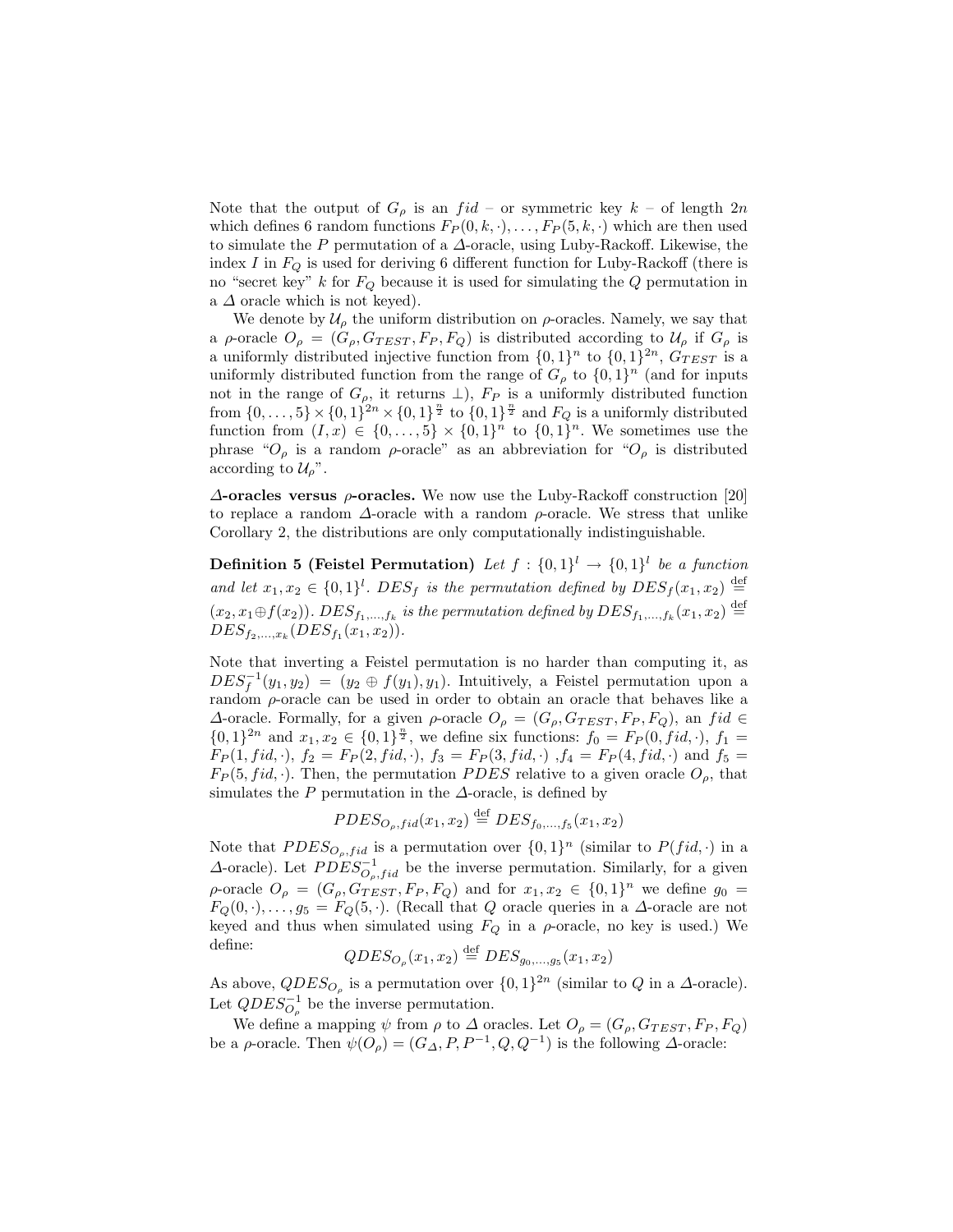- For every  $r \in \{0,1\}^n$ ,  $G_{\Delta}(r) = G_{\rho}(r)$
- For every  $fid \in Range(G_{\Delta})$  and all  $x \in \{0,1\}^n$ ,  $P(fid, x) = PDES_{O_{\rho}, fid}(x)$
- For every  $fid \notin Range(G_{\Delta})$  and for every  $x \in \{0,1\}^n$ ,  $P(fid, x) = \perp$
- For every  $fid \in Range(G_{\Delta}), Q(fid) = QDES_{O_{\rho}}(fid)$
- For every  $fid \notin Range(G_{\Delta}), Q(fid) = \perp$
- $P^{-1}$  and  $Q^{-1}$  are the inverse functions of P and Q

We denote by  $\psi(\mathcal{U}_{\rho})$  the distribution where a random  $\rho$ -oracle is chosen and then  $\psi$  is applied to it. The following claim states that access to a random  $\Delta$ -oracle  $O_{\Delta}$  is essentially the same as access to a  $\Delta$ -oracle  $\psi(O_{\rho})$ , when  $O_{\rho}$  is random.

**Theorem 6 ([9])** There exists a simulator S and a negligible function  $\mu$ , such that for every machine D with unbounded running time which makes a polynomial number of queries,

$$
\left|\Pr\left[D^{\mathcal{U}_{\rho},\psi(\mathcal{U}_{\rho})}(1^n)=1\right]-\Pr\left[D^{\mathcal{S}^{\mathcal{U}_{\Delta}},\mathcal{U}_{\Delta}}(1^n)=1\right]\right|<\mu(n)
$$

We remark that [9] refer to a plain random oracle and a plain random permutation, without the additional  $f_{id}$  generating and other functions. However,  $G_{\rho} = G_{\Delta}$  by definition, and so clearly  $G_{\rho}$  can be simulated given  $G_{\Delta}$ . Likewise,  $G_{TEST}$  can be simulated using P (because the latter returns  $\perp$  if the fid is not in the range). We use Theorem 6 in order to prove the following theorem:

**Theorem 7** If  $\mathcal{P} = \mathcal{NP}$ , then relative to measure 1 of  $\Delta$ -oracles, there does not exist any statically secure protocol for computing the  $OT_1^2$  functionality.

In order to prove Theorem 7, we recall the original black-box separation of key agreement from a random oracle, as proven in [17].

**Theorem 8** ([17]) If  $P = NP$ , then given any key-agreement protocol relative to a random  $\rho$ -oracle<sup>4</sup>, for every polynomial poly( $\cdot$ ), there exists a polynomial time Eve such that Eve finds all intersection queries with probability  $1 - \frac{1}{poly(n)}$ .

We first show that a similar argument holds relative to  $\Delta$ -oracles (that is, every key agreement protocol relative to a random ∆-oracle can be broken with probability  $1-\frac{1}{poly(n)}$ ). Then, using the same methods as in [17], we show that relative to measure 1 of ∆-oracles, any key-agreement can be broken in polynomial time. As described in [12], it is possible to construct a secure key agreement from any static oblivious transfer protocol and it is easy to verify that this construction relativizes. Therefore, we conclude that relative to measure 1 of  $\Delta$ -oracles, there does not exist any statically secure protocol for computing the  $OT_1^2$  functionality. We begin by proving the following claim:

**Proposition 9** If  $\mathcal{P} = \mathcal{NP}$ , then given any key-agreement protocol relative to a random  $\Delta$ -oracle, for every polynomial poly $(\cdot)$ , there exists a polynomial time Eve such that Eve finds all intersection queries with probability  $1 - \frac{1}{2\text{poly}(n)}$ .

<sup>&</sup>lt;sup>4</sup> [17] refer to a single random permutation oracle; however, the same proof can be extended to  $\rho$ -oracles.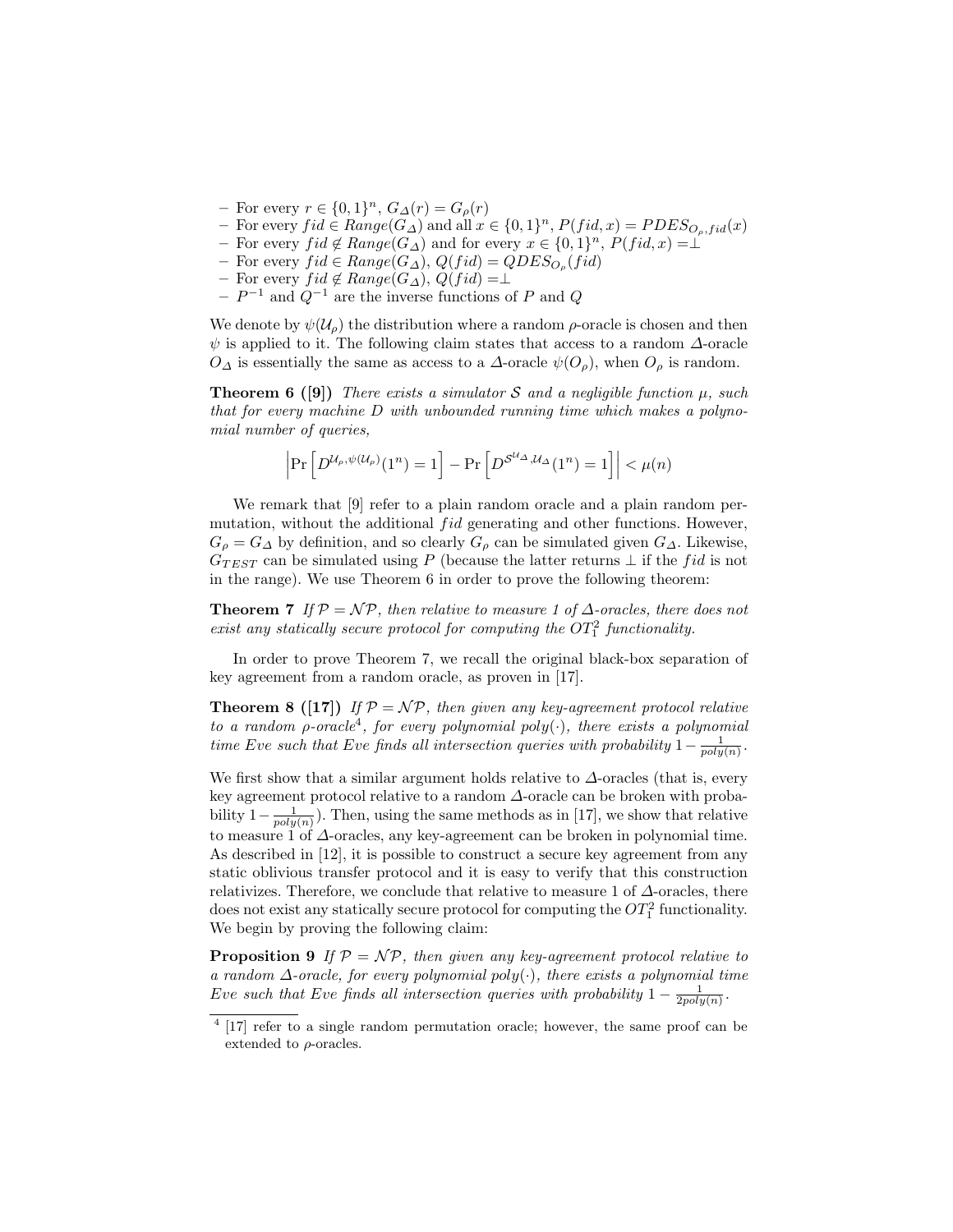**Proof Sketch:** Let  $\langle A_1, B_1 \rangle$  be a key-agreement protocol relative to random  $\Delta$ oracles. We use  $\langle A_1, B_1 \rangle$  to construct a key-agreement protocol  $\langle A_2, B_2 \rangle$  relative to random  $\rho$ -oracles. Recall that  $\mathcal{A}_2$  and  $\mathcal{B}_2$  have oracle access to a  $\rho$ -oracle while  $\mathcal{A}_1$  and  $\mathcal{B}_1$  have oracle access to a  $\Delta$ -oracle. The idea is to use the  $\rho$ -oracle in order to simulate a  $\Delta$ -oracle while replacing queries to P,  $P^{-1}$ , Q and  $Q^{-1}$  by appropriate Feistel permutations obtained from  $F_P$  and  $F_Q$ .

Let  $\langle A_2, B_2 \rangle$  be the following protocol:

**Protocol 1** On input  $1^n$ ,  $A_2$  invokes  $A_1$  on  $1^n$  and  $B_2$  invokes  $B_1$  on  $1^n$ . The execution is described below for a party  $P_2$  emulating  $P_1$ , and is the same for both  $A_2$  and  $B_2$ . In each round:

- When  $\mathcal{P}_2$  gets the message sent by the other party in the previous round, it sends it to  $\mathcal{P}_1$ .
- If  $\mathcal{P}_1$  makes a query r to oracle  $G_{\Delta}$ ,  $\mathcal{P}_1$  queries it oracle  $G_{\rho}(r)$ , and hands the output to  $P_1$ .
- If  $\mathcal{P}_1$  makes a query  $P(fid, x)$ ,  $\mathcal{P}_1$  queries its oracle  $G_{TEST}$  on fid (recall that  $G_{TEST}(fid)$  returns  $\perp$  if and only if fid is not in the range of  $G_{\rho}$ ). If the oracle returns  $\perp$ ,  $\mathcal{P}_1$  returns  $\perp$  as well. Otherwise, uses its oracle  $F_P$  to compute  $y = PDES_{O_0, fid}(x)$  and hands y to  $P_1$ .
- − If  $\mathcal{P}_1$  makes a query  $\overset{\sim}{P}^{-1}(fid, y), \; \mathcal{P}_1$  queries  $G_{TEST}$  on fid. If it returns  $\perp$ ,  $\mathcal{P}_1$  returns  $\perp$  as well. Otherwise,  $\mathcal{P}_1$  uses its oracle  $F_P$  to compute  $x =$  $PDES^{-1}_{O_{\rho},fid}(y)$  and hands x to  $\mathcal{P}_1$ .
- If  $\mathcal{P}_1$  makes a query  $Q(fid)$ ,  $\mathcal{P}_1$  queries  $G_{TEST}$  on fid. If it returns ⊥,  $\mathcal{P}_1$  returns  $\perp$  as well. Otherwise, it uses its oracle  $F_Q$  to compute tid =  $QDES_{O_{\rho}}(fid)$  and hands tid to  $\mathcal{P}_1$ .
- $-$  If  $\mathcal{P}_1$  makes a query  $Q^{-1}(tid)$ ,  $\mathcal{P}_1$  uses its oracle  $F_Q$  to compute fid =  $QDES^{-1}(tid)$  and queries  $G_{TEST}(fid)$ . If it returns  $\bot$ ,  $\mathcal{P}_1$  returns  $\bot$  as well. Otherwise,  $\mathcal{P}_1$  hands fid to  $\mathcal{P}_1$ .
- If  $\mathcal{P}_1$  writes a string m on its outgoing communication tape,  $\mathcal{P}_1$  sends m to the other party.
- At the end of the protocol,  $\mathcal{P}_1$  outputs the output of  $\mathcal{P}_1$ .

Now, assume  $\mathcal{P} = \mathcal{NP}$ . Let  $poly(\cdot)$  be some polynomial and let  $Eve_2$  be as in Theorem 8. We use  $Eve_2$  to construct an adversary  $Eve_1$  for  $\langle A_1, B_1 \rangle$ . Eve<sub>1</sub> simply invokes  $Eve_2$  and simulates the *ρ*-oracle using the simulator S guaranteed to exist by Theorem 6. Note that if  $Eve_1$  outputs a list of intersection queries with probability less than  $1 - \frac{1}{2\text{poly}(n)}$ , then it is possible to distinguish oracles  $\mathcal{U}_\rho, \psi(\mathcal{U}_\rho)$  from  $\mathcal{S}^{\mathcal{U}_\Delta}, \mathcal{U}_\Delta$  with non-negligible probability. Specifically, given a pair of oracles  $(\mathcal{O}_1, \mathcal{O}_2)$  that are distributed according to  $\mathcal{U}_{\rho}, \psi(\mathcal{U}_{\rho})$  or  $\mathcal{S}^{\mathcal{U}_{\Delta}}, \mathcal{U}_{\Delta}$ , distinguisher D first invokes a run of  $\langle A_1^{O_2}, B_1^{O_2} \rangle$  and then invokes  $Eve_2^{O_1}$  on the transcript.  $D$  outputs 1 if and only if  $Eve_2$  outputs all intersection queries. Now, if  $(0, 0, 0)$  are distributed according to  $\mathcal{U}_{\rho}, \psi(\mathcal{U}_{\rho})$  then Eve<sub>2</sub> outputs all intersection queries with probability at least  $1 - \frac{1}{poly(n)}$ , and if  $(\mathcal{O}_1, \mathcal{O}_2)$  are distributed according to  $\mathcal{S}^{\mathcal{U}_{\Delta}}, U_{\Delta}$  then  $Eve_2$  outputs all intersection queries with probability less than  $1 - \frac{1}{2poly(n)}$ . Thus D distinguishes with non-negligible probability.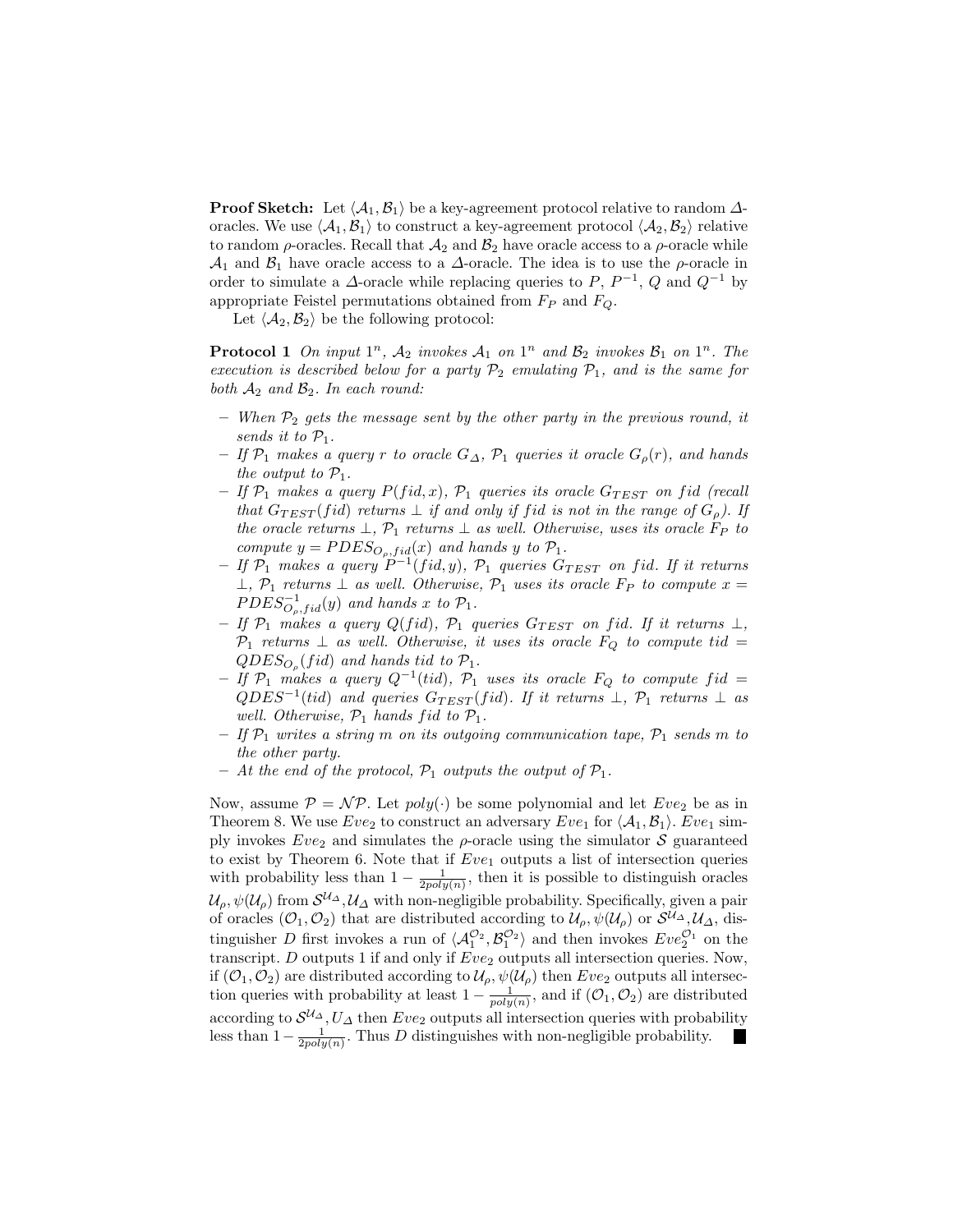**Remark 10** Theorem 6 holds even when  $P = NP$  since the running time of D is unbounded.

The following corollary can be proved using the same methods as in [17] (the only difference between it and what was proven in  $|17|$  is the type of oracle used):

Corollary 11 If  $\mathcal{P} = \mathcal{NP}$ , then for measure 1 of  $\Delta$ -oracles, any key-agreement protocol can be broken in polynomial time.

Recalling that the existence of a secure  $OT_1^2$  relative to an oracle  $\mathcal O$  implies the existence of a secure key agreement relative to  $\mathcal{O}$ , we obtain:

Corollary 12 If  $P = NP$ , then for measure 1 of  $\Delta$ -oracles, there does not exist any statically secure protocol for computing the  $OT_1^2$  functionality.

#### 3.4 Concluding the proof

Theorem 3 states that if there exists an adaptively secure protocol for  $OT_1^2$ relative to a given  $\Gamma$  oracle  $\mathcal{O}$ , then there exists a statically secure protocol for  $OT_1^2$  relative to the oracle  $\phi(\mathcal{O})$ . Now, by Theorem 7, for measure 1 of  $\Delta$ oracles, there exists no statically secure  $OT_1^2$ . Using the fact that  $\phi$  is a bijection (Claim 1), we conclude that for measure 1 of  $\Gamma$  oracles, there exists no adaptively secure  $OT_1^2$ . That is, we have the following:

**Theorem 13** If  $P = NP$ , then for measure 1 of Γ-oracles, there does not exist any adaptively secure protocol for computing the  $OT_1^2$  functionality.

Similarly to [17], we derive an oracle separation of enhanced trapdoor permutations form adaptively secure  $OT_1^2$  (even for semi-honest adversaries):

Corollary 14 There exists an oracle relative to which enhanced trapdoor permutations exist, but not adaptively secure  $OT_1^2$ .

**Proof:** Let  $\mathcal O$  be a  $\mathcal{PSPACE}$ -complete oracle combined with a random  $\Gamma$ -oracle. Enhanced trapdoor permutations exist relative to  $O$  whereas adaptively secure  $OT<sub>1</sub><sup>2</sup>$  does not, as we have shown.

Acknowledgements. We thank Omer Reingold for helpful discussions.

#### References

- 1. D. Beaver. Adaptive Zero Knowledge and Computational Equivocation. In 28th STOC, pages 629–638, 1996.
- 2. D. Beaver. Adaptively Secure Oblivious Transfer. In ASIACRYPT'98, Springer-Verlag (LNCS 1514), pages 300–314, 1998.
- 3. M. Bellare, S. Micali, and R. Ostrovsky. Perfect Zero-Knowledge in Constant Rounds. In 22nd STOC, pages 482-493, 1990.
- 4. M. Blum. Coin Flipping by Phone. IEEE Spring COMPCOM, 133–137, 1982.
- 5. M. Blum. How to Prove a Theorem So No One Else Can Claim It. Proceedings of the International Congress of Mathematicians, pages 1444–1451, USA.